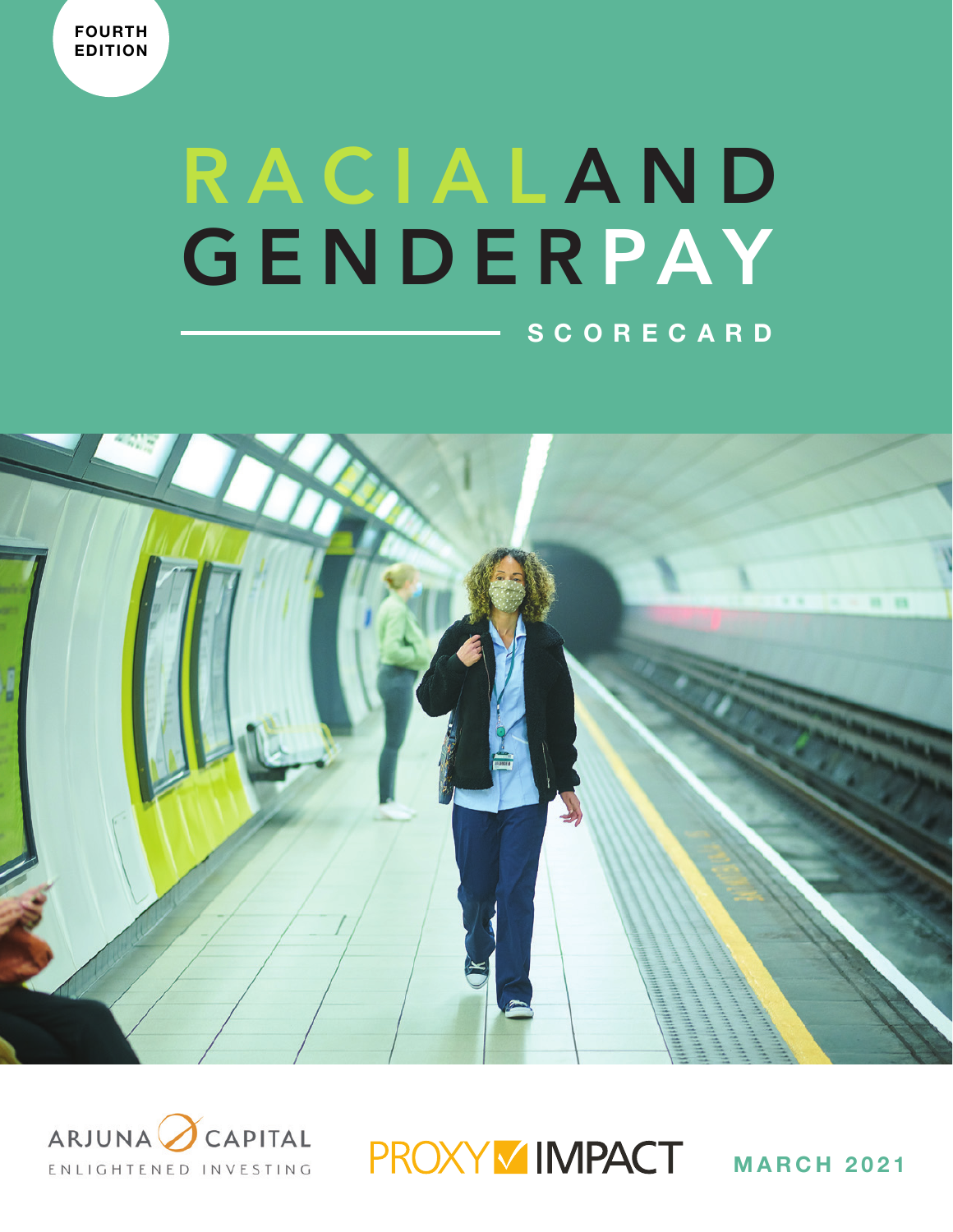## RACIAL AND GENDER PAY SCORECARD

### NAVIGATING CORPORATE RACIAL AND GENDER PAY DISCLOSURES

### LEAD AUTHOR NATASHA LAMB, MANAGING PARTNER, ARJUNA CAPITAL

Natasha is a portfolio manager and managing partner at Arjuna Capital, an investment firm focused on sustainable and impact investing. Natasha works with individuals, families, and institutions to create diversified investment portfolios with a positive social and financial impact, while engaging major corporations to improve their performance through shareholder activism. Natasha and Arjuna Capital have been recognized for using shareholder proposals to promote racial and gender pay equity in the tech, banking, and retail sectors. Named by Bloomberg Businessweek as one of the "Bloomberg 50" most influential people who defined global business in 2017 and by InStyle Magazine on their inaugural 50 Badass Women list in 2018, Natasha and Arjuna's work has been profiled in The New York Times, The Wall Street Journal, Forbes, Fast Company, Economist, NPR and CNN.

For more information, visit www.Arjuna-Capital.com.

### CO-AUTHOR MICHAEL PASSOFF, CEO, PROXY IMPACT

Michael is the founder and CEO of Proxy Impact, a shareholder advocacy and proxy voting service for sustainable and impact investors. Proxy Impact's Women's Inclusion Project uses shareholder engagement to close the gender and racial pay gap and to promote diversity on corporate boards and within senior management. Michael previously served as the Senior Program Director at As You Sow, and has participated in more than 400 shareholder dialogues and resolutions. He also founded and co-author's the Proxy Preview, the leading publication on environmental and social shareholder resolutions. His shareholder advocacy work led him to be named as one of the "100 Most Influential People in Business Ethics" by Ethisphere Magazine.

For more information, visit www.proxyimpact.com.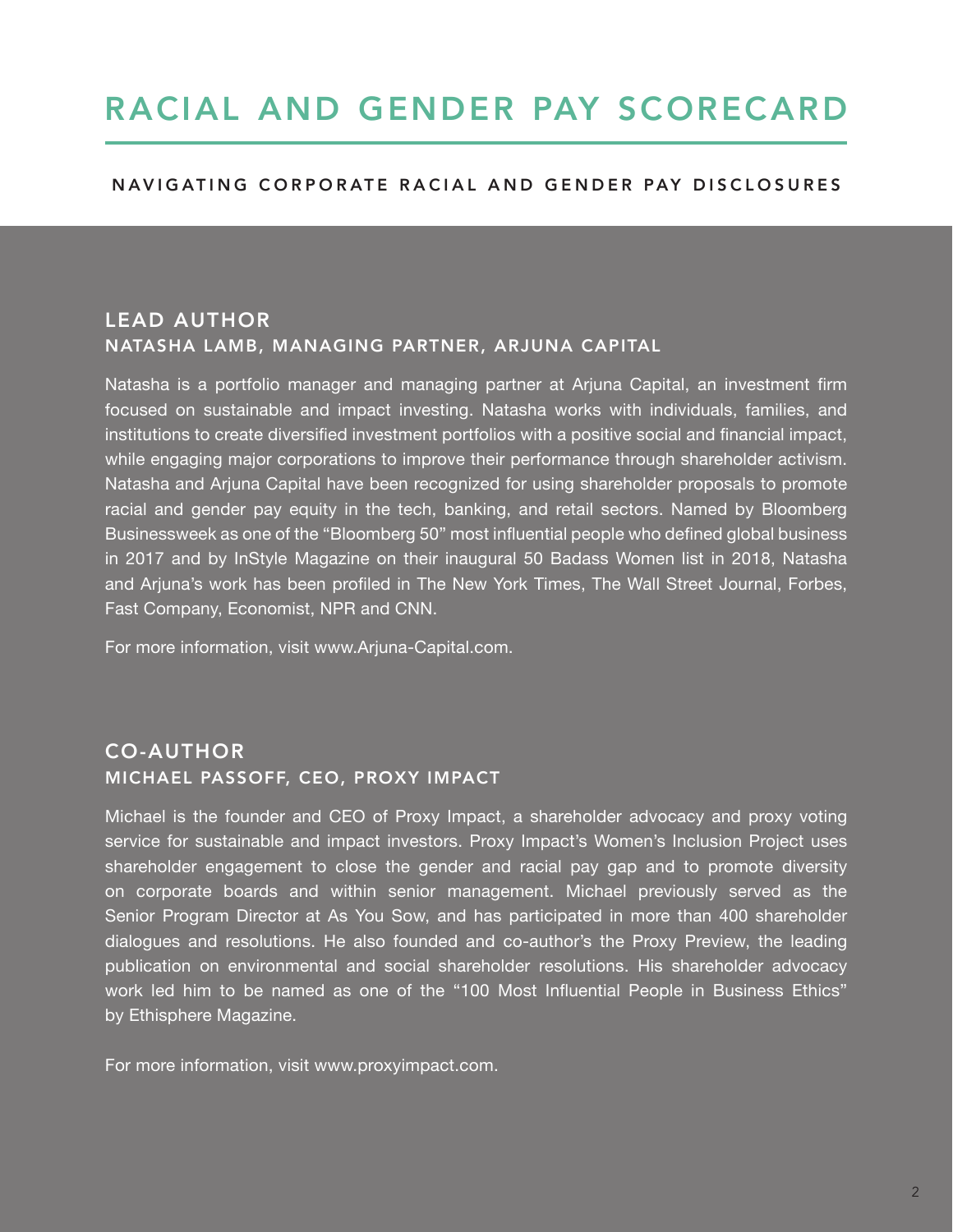### TABLE OF CONTENTS

| ADJUSTED VS UNADJUSTED PAY GAPS 6 |
|-----------------------------------|
|                                   |
|                                   |
|                                   |
|                                   |
| RACIAL & GENDER PAY SCORECARD 12  |
|                                   |
|                                   |
|                                   |
|                                   |
|                                   |
| GRADING METHODOLOGY  20           |
| SHAREHOLDER RESOLUTIONS 21        |
| CORPORATE DISCLOSURES 25          |
| ACKNOWLEDGEMENTS  26              |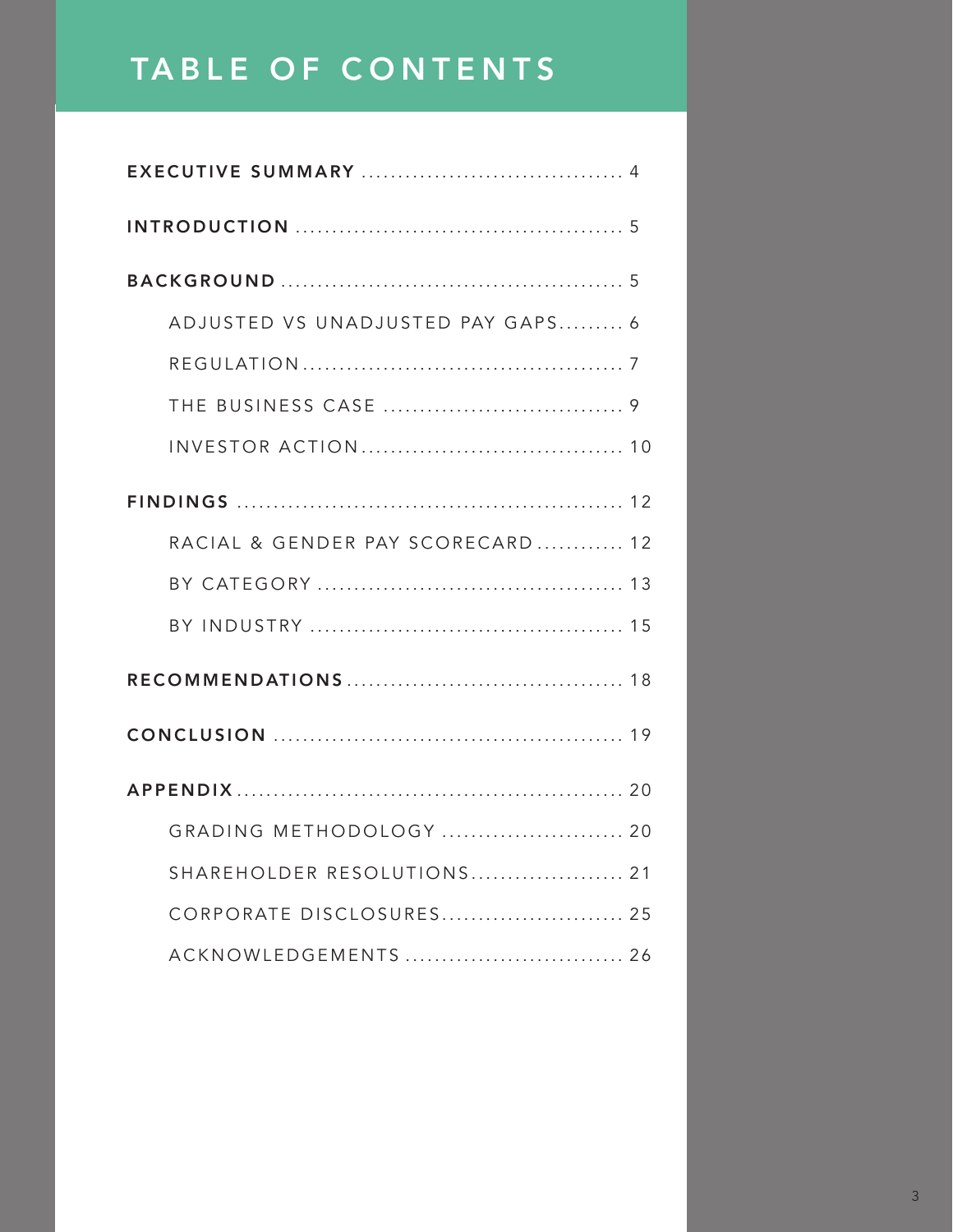### EXECUTIVE SUMMARY

The world's largest corporations are under intense pressure to close their racial and gender pay gaps in response to investor pressure, the Black Lives Matter and #MeToo movements, and increasing public policy and regulation. The global Coronavirus pandemic has only exacerbated racial and gender pay gaps and underlined the need for action. This Equal Pay Day, we have compiled our fourth quantitative accounting of current pay disclosures, performance, and commitments among corporate leaders and laggards in four industries: finance, technology/communications, consumer, and healthcare. The Racial & Gender Pay Scorecard offers a template through which to view corporate best practice, ranking companies on quantitative disclosures (not qualitative assurances), commitments to report numbers annually, global coverage, and goals to close racial and gender pay gaps. The companies in the ranking have all been engaged by investors through the shareholder proposal process and asked to improve their public pay equity disclosures.

The Scorecard looks at 51 major U.S. companies, only five of which–Mastercard, Starbucks, Pfizer, Citigroup, and Bank of New York Mellon–receive an "A" grade. A failing grade of "F" is awarded to over half—26—of the total group of companies, including Goldman Sachs, Colgate, AT&T, McDonalds, Walmart, and Biogen. Eleven companies (in order of rank) —Adobe, Nike, Progressive Insurance, American Express, Reinsurance Group, JPMorgan Chase, Apple, Cincinnati Financial, Bank of America, Wells Fargo, and Intel—garnered a "B" grade for their efforts to disclose and act on their racial and gender pay gaps.

The Scorecard is divided into three main sections.

Background: The Scorecard provides background on shareholder engagement, regulatory pressure, and the business case for pay equity, all of which have helped to fundamentally change the landscape for women and minorities over the last few years. It also describes the difference between company-reported adjusted pay gaps and the unadjusted median pay gap disclosures mandated by the United Kingdom, and now requested by U.S. investors. The report seeks to educate companies, investors, and the public to improve understanding of the racial and gender pay equity landscape.

Findings: The Scorecard has compiled quantitative data on 51 companies regarding their pay equity disclosures. It breaks down this data in a simple and transparent rubric so readers can more fully understand company performance and commitments. The Scorecard grades companies across five categories:

- 1. Racial Pay Gap
- 2. Gender Pay Gap
- 3. UK Pay Gap
- 4. Coverage
- 5. Commitment

The Scorecard also looks at company performance within industry sectors. We see leadership from companies like Mastercard, Starbucks, Pfizer, Citigroup, and Bank of New York Mellon. While others like Goldman Sachs, Verizon, McDonald's, and Walmart remain guarded in their disclosures and lag peers.

Recommendations: The Scorecard identifies key criteria and commitments critical for racial and gender pay disclosure. Companies must first analyze their current pay structures and determine if there is a racial and/or gender pay gap. The Scorecard provides recommendations for best practice disclosure and goals. Transparent pay disclosures are essential to address racial and gender pay inequity across corporate America. Investors have effectively used shareholder dialogues and proposals to move this process forward. The continued growth of the racial and gender pay gap shareholder campaign, combined with an annual scorecard identifying industry leaders and laggards, will help improve corporate disclosure and practices, advancing the goal of pay equity.

| ARJUNA CAPITAL / PROXY IMPACT<br>RACIAL AND GENDER PAY<br><b>SCORECARD</b> |              |
|----------------------------------------------------------------------------|--------------|
| <b>FINANCIALS</b>                                                          | <b>GRADE</b> |
| Mastercard                                                                 | A            |
| Starbucks                                                                  | A            |
| Pfizer                                                                     | A            |
| Citigroup                                                                  | A            |
| Bank of New York Mellon                                                    | A            |
| Adobe                                                                      | в            |
| Nike                                                                       | в            |
| Progressive Insurance                                                      | в            |
| American Express                                                           | в            |
| Reinsurance Group                                                          | в            |
| JPMorgan Chase                                                             | в            |
| Apple                                                                      | в            |
| Cincinnati Financial                                                       | в            |
| <b>Bank of America</b>                                                     | в            |
| Wells Fargo                                                                | B            |
| Intel                                                                      | в            |
| Facebook                                                                   | Ċ            |
| Google                                                                     | Ċ            |
|                                                                            | Ċ            |
| eBay                                                                       | Ċ            |
| Texas Instruments                                                          | Ċ            |
| Microsoft                                                                  |              |
| Amazon                                                                     | Ċ            |
| Costco                                                                     | D            |
| Cigna                                                                      | D            |
| HP Inc.                                                                    | D            |
| Lincoln National                                                           | F            |
| Wyndham Hotels & Resorts                                                   | F            |
| Citizens Financial Group                                                   | F            |
| Key Corp                                                                   | F            |
| Biogen Inc.                                                                | F            |
| Marriot                                                                    | F            |
| McDonald's                                                                 | F            |
| Walmart                                                                    | F            |
| <b>IDEXX Laboratories</b>                                                  | F            |
| Verizon Communications                                                     | F            |
| TJX Companies                                                              |              |
| Expedia                                                                    | F            |
| AT&T Inc.                                                                  | F            |
| Oracle                                                                     | F            |
| Qualcomm                                                                   | F            |
| Analog Devices                                                             | F            |
| Colgate                                                                    | F            |
| Intuitive Surgical                                                         | F            |
| Goldman Sachs                                                              | F            |
| Marsh & McLennan                                                           | F            |
| Metlife                                                                    | F            |
| Arthur J. Gallagher                                                        | F            |
| DaVita Inc.                                                                | F            |
| Quest Diagnostics                                                          | F            |
| Hartford Financial Services                                                | F            |
| <b>Discover Financial Services</b>                                         | F            |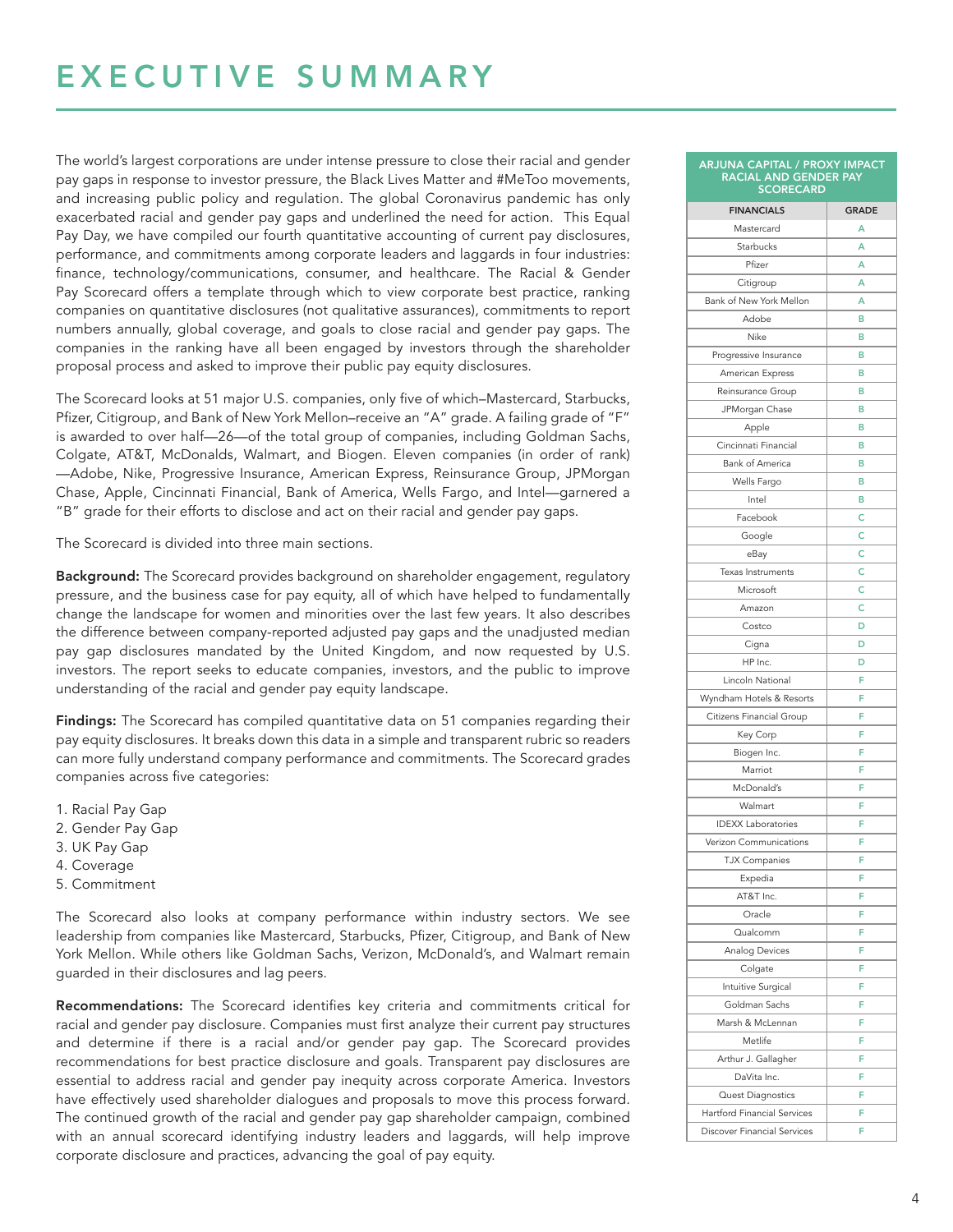### **INTRODUCTION**

Racial and gender pay gaps at some of the world's largest corporations are an area of increased concern and focus. Pay discrepancies have raised reputational, regulatory, financial and legal risks for companies. Consequently, an increasing number of shareholders have asked companies to report on their analyses, policies, and goals to reduce any racial/gender pay gaps. Over the last seven years, at least 11 different investor groups have filed 132 shareholder proposals at more than 69 companies, and many more have been engaged through shareholder dialogues.

The Racial & Gender Pay Scorecard (Scorecard) analyzes and ranks the performance and disclosure practices of these companies, identifies industry leaders and laggards, and provides recommendations to aid companies in disclosing their pay equity policies and practices.

The Scorecard is based on a quantitative accounting of current racial and gender pay disclosures and commitments among corporations engaged by shareholders within four industry sectors: finance, technology/communications, consumer, and healthcare.<sup>1</sup> And while this is not a complete list of all corporations that have disclosed or have been asked to disclose their racial and gender pay gaps, it is a template through which to view corporate best practice. Importantly, this Scorecard ranks companies based on quantitative disclosures (not qualitative assurances), commitments to report annually, coverage, and goals.

### BACKGROUND

Pay inequity persists across race and gender and no industries or geographies are immune. In the United States, Black workers' hourly median earnings have fallen 3.6 percent since 2000, representing 75.6 percent of white wages.<sup>2</sup> In 2019, women working full time earned 82% the wages of their male peers, a \$10,157 per year gap,<sup>3</sup> which can add up to nearly half a million dollars over the course of a career. When examining these inequities, it is critical to look at the intersection of gender, race and ethnicity. For African American, Native, and Latina women, the career earnings gap is close to \$1 million dollars.4 Indeed, the weekly median earnings for African American, Native, and Latina women are 62%, 60%, and 54% of that of their male peers, respectively.<sup>5</sup> At the current rate of change in the U.S., women will not reach pay parity until 2059, while African American women will have to wait till 2130, and Latina women till 2224.6 Pre-COVD-19, the World Economic Forum estimated that on a global basis, the average income for women was only 53% the income of men, and that it would take 257 years to close that \$10,000 per year gap. Unfortunately, the pandemic has impacted women and minorities disproportionately.7 Pay inequity is not only bad for minorities and women, it's bad for the economy, and it's bad for investors.

Citigroup estimates closing minority and gender wage gaps 20 years ago could have generated 12 trillion dollars in additional income and contributed 0.15 percent to United States GDP per year—representing a significant lost opportunity.<sup>8</sup> Looking forward, McKinsey projects closing the racial wealth gap could increase GDP by 4% to 6% by 2028, netting the U.S economy \$1.1 to 1.5 trillion.<sup>9</sup> And PwC's 2020 Women in Work Index estimates the gender pay gap could boost the economies of the Organization for Economic Cooperation and Development (OECD) countries by \$2 trillion annually—an opportunity we should embrace.<sup>10</sup>

Racial and gender pay equity is now a key area of focus for companies. WorldatWork and Korn Ferry report that 60% of U.S. companies are working to address pay inequity across race and gender, and those not taking action are considering doing so.11 In 2019, 48% of more than 1,300 companies surveyed reported auditing salary data and pay practices, while 24% reported revising hiring practices.<sup>12</sup> Far fewer have disclosed the kind of quantitative racial and gender pay gap reporting sought by investors.

- Data compiled is from public disclosures and investor/company agreements.
- <sup>2</sup> https://www.epi.org/publication/swa-wages-2019/
- <sup>3</sup> https://www.weforum.org/agenda/2019/12/global-economic-gender-gap-equality-women-parity-pay/
- <sup>4</sup> https://www.americanprogress.org/issues/women/reports/2020/03/24/482141/quick-facts-gender-wage-gap/
- <sup>5</sup> http://www.equalpaytoday.org/overview-2021
- <sup>6</sup> https://iwpr.org/media/press-releases/despite-increased-labor-force-participation-gender-wage-gap-persists/
- <sup>7</sup> https://www.weforum.org/agenda/2019/12/global-economic-gender-gap-equality-women-parity-pay/
- <sup>8</sup> https://ir.citi.com/NvIUklHPilz14Hwd3oxqZBLMn1\_XPqo5FrxsZD0x6hhil84ZxaxEuJUWmak51UHvYk75VKeHCMI%3D
- <sup>9</sup> https://www.mckinsey.com/industries/public-and-social-sector/our-insights/the-economic-impact-of-closing-the-racial-wealth-gap#
- <sup>10</sup> https://www.pwc.com/gx/en/news-room/press-releases/2020/women-in-work-index-2020.html
- <sup>11</sup> https://www.kornferry.com/about-us/press/worldatwork-and-korn-ferry-release-results-of-2019-survey-of-pay-equity-practices
- <sup>12</sup> https://www.littler.com/files/2019\_littler\_employer\_survey\_infographic.pdf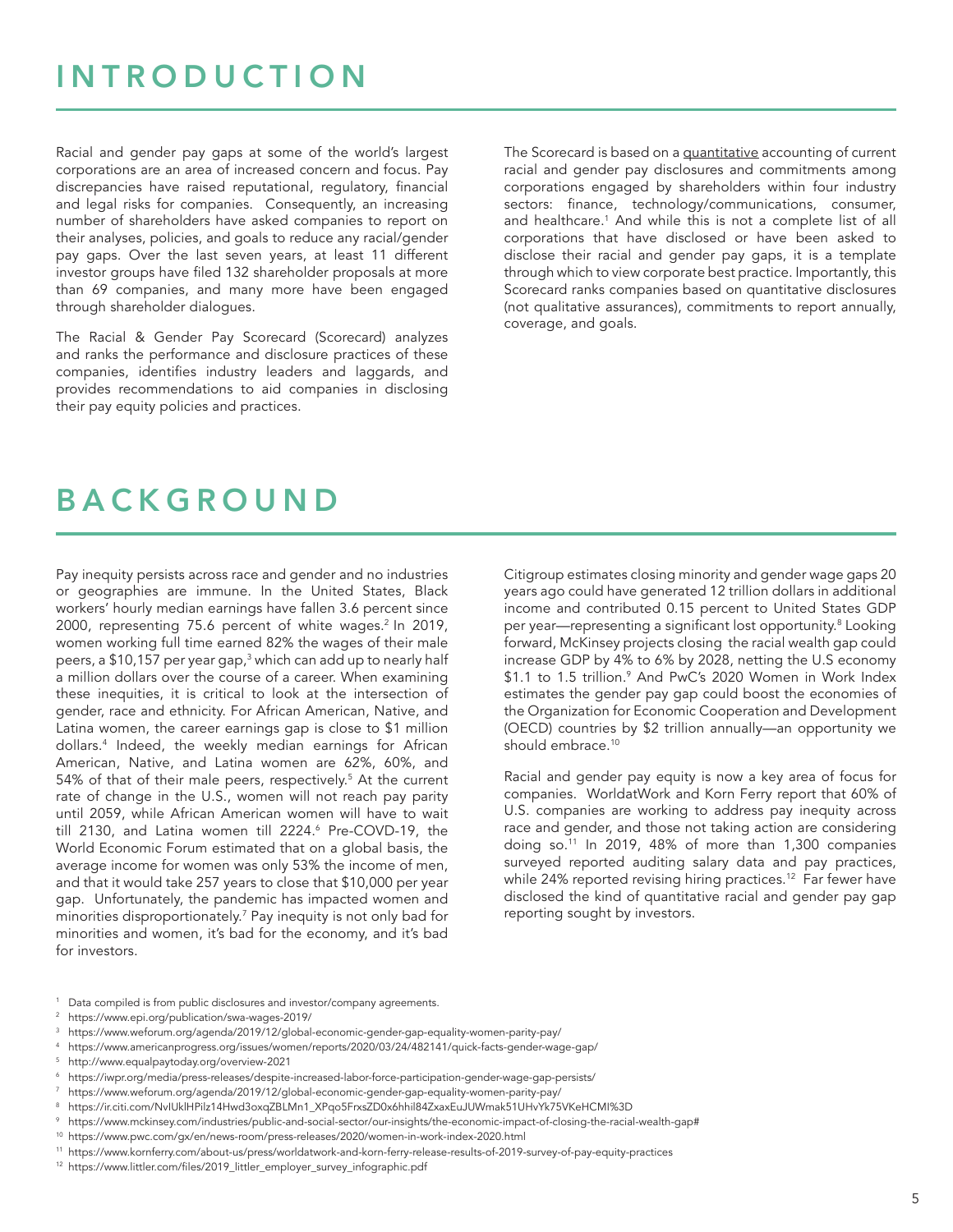Pay gaps are literally defined as the median pay of minorities and women compared to the median pay of non-minorities and men. Median pay is considered the valid way of measuring gender pay inequity by the United States Census Bureau, Department of Labor, OECD, and International Labor Organization. Women in the U.S. make 82 cents on the dollar versus men on this basis. Intersecting race, African American women make 62 cents, Native women 60 cents, and Latina women 54 cents. Black workers make 75.6 cents on the dollar versus white workers. Black men make 87 cents on the dollar versus white men, while Hispanic men make 91 cents.<sup>13</sup>

Median pay gaps can reflect not only a lack of equal pay for equal work, but perhaps more importantly, these pay gaps reflect a lack of opportunity for women and minorities to high paying jobs. Assessing if a company has pay gaps requires analyzing both equal pay and equal opportunity.

Best practice pay equity reporting consists of two parts:

- 1. *unadjusted* median pay gaps, assessing "equal opportunity" to high paying roles,
- 2. *adjusted gaps*, a statistical assessment of pay between minorities and non-minorities, men and women, performing similar roles – "equal pay for equal work."

Assessing if a company has pay gaps requires analyzing both equal pay and equal opportunity.

### – MICHAEL PASSOFF

In practice, and in response to investor requests, some companies in the United States have reported statistically adjusted "equal pay" gaps comparing employees conducting similar work but have shied away from publishing unadjusted "median pay" gaps. Median gaps can reflect an unflattering structural bias in their corporate ranks and unless companies are mandated to do so, as they are in the United Kingdom, they are loath to admit they have a problem. Yet, reporting both adjusted and unadjusted median pay numbers is the first critical step to ensure those gaps close over time.

### Adjusted "Equal pay" gap:

- What women and minorities are paid versus their direct peers, statistically adjusted for factors such as job, seniority, and geography.
- Often referred to in the context of "equal pay for equal work."
- United States companies prefer to report on this basis as the gaps are smaller and easier to remedy.
- Glassdoor reports there is a 4.9% adjusted pay gap in the United States.<sup>14</sup>

### Unadjusted "Median pay" gap:

- The median pay of minorities and women working full time versus men working full time. The median gender pay gap is an unadjusted raw measure used by the Organization for Economic Cooperation and Development (OECD) and the Department of Labor (DOL), among others.
- Black workers earn 75.6 cents on the dollar versus white workers on this basis.
- Women in the U.S. make 82 cents on the dollar versus men on this basis.
- United Kingdom companies are mandated to report median gender pay gaps.
- Median pay gaps reflect a lack of opportunity to high paying jobs.

In short, adjusted "equal pay" gaps measure whether minorities and women are being paid commensurate with their peers for the work they are doing in the context of their current jobs. But "median pay" gaps measure whether these groups are holding and have the opportunity to hold as many high-paying jobs as their white male majority peers.

Concerned shareholders in major U.S. companies want to make sure the full scope of the pay gap difference is understood and acted upon. To date, U.S. companies have approached the issue of pay equity through measuring adjusted "equal pay" gaps. Adjusted pay gap analyses and reporting allows companies to measure pay equity across multiple factors such as job category, seniority, and geography, and make corresponding wage adjustments—the logic being that women and minorities are paid equitably for their current roles. Through this lens, companies can enhance their ability to attract and retain female and minority talent with competitive pay. Statistically adjusted equal pay reporting is an important first step, but it's not the end of the story.

<sup>13</sup> https://www.shrm.org/resourcesandtools/hr-topics/compensation/pages/racial-wage-gaps-persistence-poses-challenge.aspx

<sup>14</sup> https://www.glassdoor.com/research/app/uploads/sites/2/2019/03/Gender-Pay-Gap-2019-Research-Report-1.pdf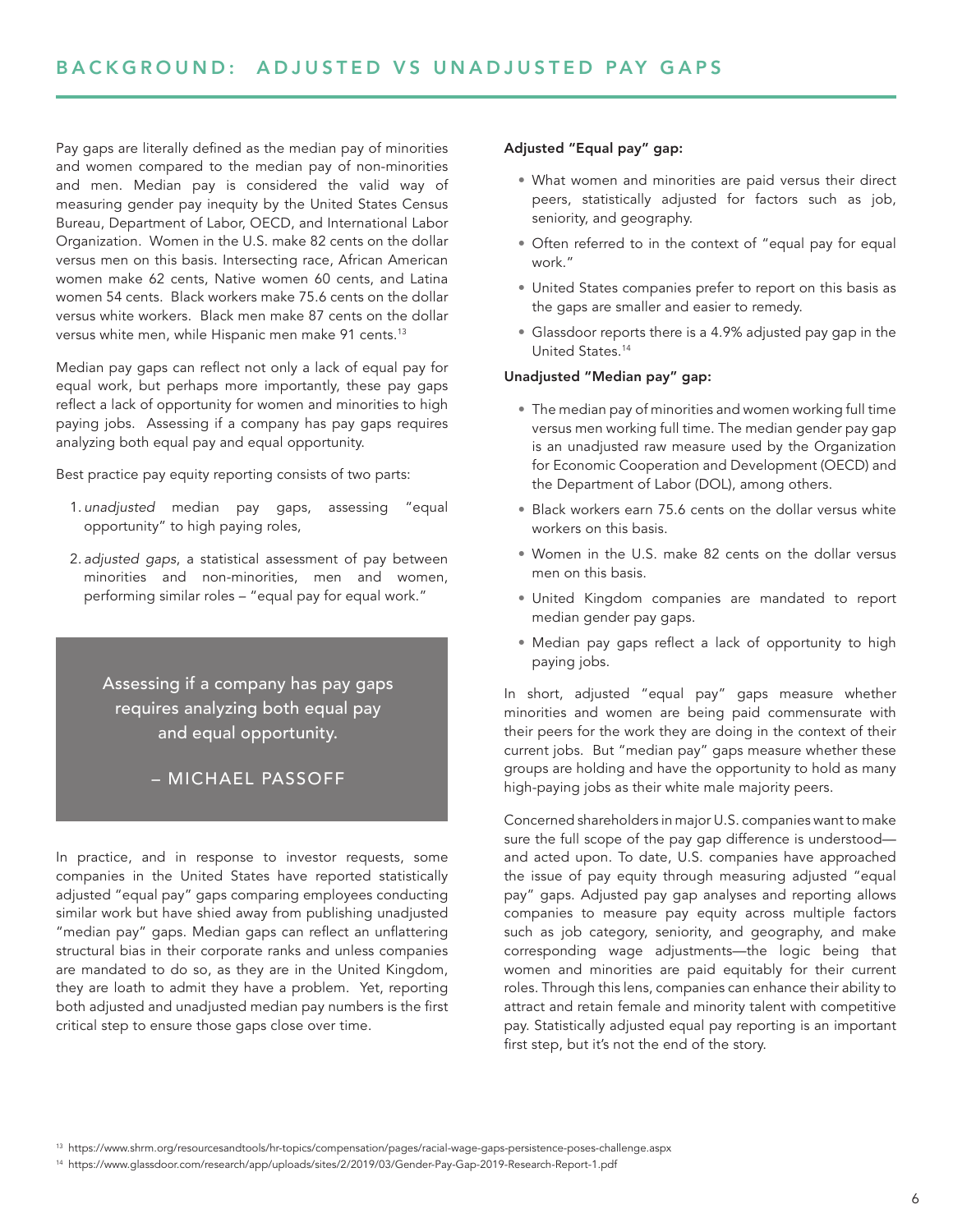Many of the companies in the Scorecard report both adjusted and unadjusted gaps, but only for U.K. operations. In fact, the only companies to report both adjusted and unadjusted median global pay gap numbers are Citigroup, Starbucks, Mastercard, and Pfizer. Bank of New York Mellon has agreed to do so in 2021.

In January 2019, Citigroup became the first company in the world to report its global median pay gap for woman, and its median U.S. minority pay gap. On an adjusted "equal pay" basis, minorities and women at Citi are paid 100% and 99%, respectively, of what white workers and men are paid, adjusting for job function, level, and geography. But the median pay gap paints a very different picture. This January, Citigroup reported that women earned 74% on the median versus men, and minorities earned 94% that of their majority peers. As expected, based on the data we have seen from Citi and its peers operating out of the U.K., the gaps are significant. But the good news is that Citi has been willing to be transparent and improve. Over the last 2 years, Citigroup has shrunk its median gender pay gap from 29% to 26%, and its U.S. minority pay gap from 7% to 6%.<sup>15</sup> Citigroup provides the kind of benchmarking and progress investors are looking for and is a leading example of how companies that provide an honest accounting of the problem can work to remedy it over time.

Best practice disclosure is to blend the approaches taken in the U.K. and the U.S. and apply it to 100% of global operations. More complete reporting will not only reflect whether women and minorities are paid equitably for the work they do today, but whether companies are closing median pay gaps over time by moving minorities and women into higher paying jobs and leadership positions. Only through comprehensive quantitative reporting will corporations be accountable to investors and employees alike and create a benchmark through which to fully manage pay inequity.

Citigroup provides the kind of benchmarking and progress investors are looking for and is a leading example of how companies that provide an honest accounting of the problem, can work to remedy it over time.

– NATASHA LAMB

### BACKGROUND: REGULATION

Racial and gender pay equity legislation has continued to pick up steam in the U.S. and internationally. Much of that regulation is focused on wage transparency for gender pay gaps but is expanding to include race. The U.S. Equal Employment and Opportunity Commission (EEOC) now mandates pay data reporting, across race and gender, as workforce diversity data alone is insufficient to assess pay inequity. The United Kingdom mandates disclosure of median gender pay gaps and is considering mandating race and ethnicity reporting.

### Wage Transparency

The simple act of reporting wage gaps can be a big first step to remedying the problem. In 2019, the first empirical study on the impact of mandatory wage transparency was conducted. Featured in the Harvard Business Review, it found that wage transparency, in countries that mandate it, not only narrowed the wage gap, but increased the number of women hired and promoted into leadership positions.<sup>16</sup> Another 2019 study, featured in the same publication, examined the effect of pay transparency legislation on the public sector in Canada, where the gender pay gap fell from 15% to under 4% at Universities.<sup>17</sup>

### United Kingdom Regulation

The United Kingdom has no doubt led the way on gender pay gap transparency regulation by mandating companies to publicly disclose their unadjusted median and mean gender pay gaps across hourly and bonus pay since 2018. This regulation not only affects U.K.-based corporations, but

<sup>15</sup> https://blog.citigroup.com/2021/01/citis-latest-update-on-global-pay-equity/

<sup>16</sup> https://hbr.org/2019/01/research-gender-pay-gaps-shrink-when-companies-are-required-to-disclose-them?utm\_medium=email&utm\_source=newsletter\_daily&utm\_ campaign=dailyalert\_not\_activesubs&referral=00563&deliveryName=DM25333

<sup>17</sup> https://hbr.org/2020/02/can-transparency-laws-fix-the-gender-wage-gap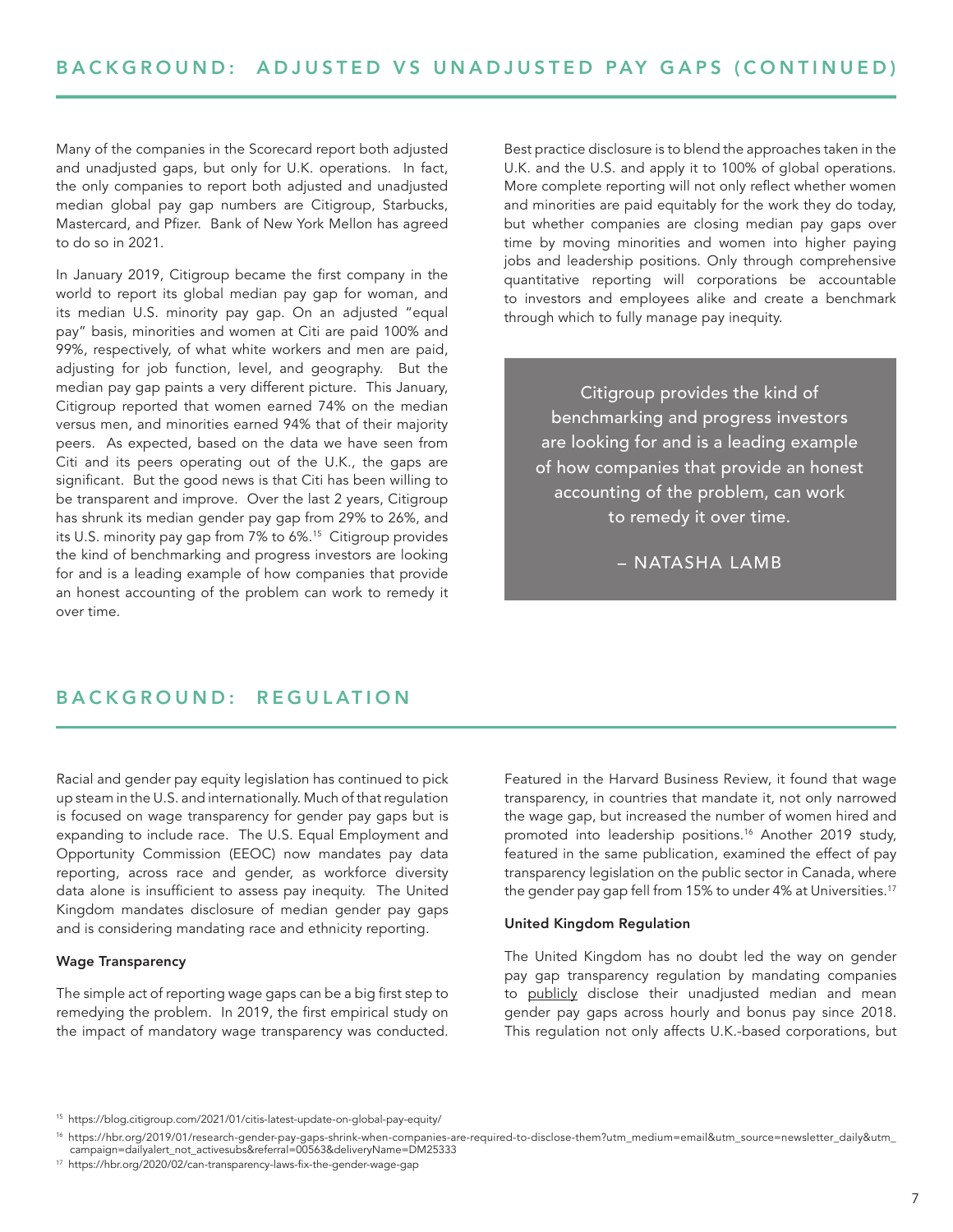U.S. multi-nationals with more than 250 employees operating out of the U.K. The median and mean gaps reported for U.K. operators reflect large structural deficits at most companies, where fewer women hold higher-paying positions.<sup>18</sup> Women make 83% what men are paid in the U.K. More severe examples include women at major investment banks who are paid around half of that of their male colleagues.19

Progress is being made. In 2019, the average median pay gap for full-time employees in the U.K. fell to 8.6%, down from 8.9% in 2018. For all employees, the gap fell to 17.3%, down from 17.8% in 2018. Interestingly, the gender pay gap has fallen to almost zero for full-time employees aged under 40 years and has declined in seven out of nine occupational groupings.20 Reporting deadlines have been extended this year due to the pandemic.

The U.K. is currently looking to expand the mandate through a bill that would require ethnicity-based pay gap reporting and reduce the employee threshold from 250 to 100 employees. Ethnic minority pay gaps range from 1.4% to 23.8% across the U.K.21

### United States Regulation

The 1963 Equal Pay Act mandates that men and women in the United States receive equal pay for equal work. Title VII of the Civil Rights Act of 1964 added protections against wage discrimination based on race. Yet almost 60 years later, pay gaps still persist on both an adjusted and unadjusted basis (see previous section for a discussion on those differences). Consequently, pay equity has become a rallying cry for politicians in the United States.

The good news is that 2019 marked the first year U.S. companies with more than 100 employees were required to report pay data to the EEOC, broken down by sex, race, and ethnicity. This ruling came after a U.S. federal judge overturned a 2016 freeze on new pay equity reporting requirements put in place by the Trump administration.<sup>22</sup> Unfortunately, that data is not publicly available.

To further address persistent bias at the federal level, in 2019, Congress passed the Paycheck Fairness Act. If passed into law, this act would augment current regulation by punishing employers for retaliating against workers who share wage information, putting the justification burden on employers as to why someone is paid less, and allowing workers to sue for punitive damages of wage discrimination.<sup>23</sup> Congress also introduced the Pay Equity for All Act into the House. It seeks to redress the differential in wages by "prohibiting employers from seeking or requiring previous wage information or salary history."24 The Congressional Joint Economic Committee reports 40% of the wage gap may be attributed to discrimination.<sup>25</sup>

In the absence of stronger federal laws, states have continued to introduce and strengthen pay equity legislation. Many have followed leadership from the states of California, New York, Nebraska, Maryland, and Massachusetts, which strengthened pay equity laws far beyond federal regulations in 2016.<sup>26</sup> Alabama, one of two states including Mississippi without any equal pay laws at all,<sup>27</sup> enacted its first Equal Pay Act in June 2019.28 State-level legislative changes have focused on four key areas: (1) permissible factors to consider in hiring; (2) transparency of wages; (3) retention of records; (4) and strengthened enforcement.

### European Union

In 2021, the European Commission proposed binding measures to make pay systems more transparent in the European Union and strengthen enforcement mechanisms.<sup>29</sup>

<sup>18</sup> https://www.wsj.com/graphics/uk-pay-gap/

<sup>19</sup> http://www.wsj.com/articles/credit-suisse-reveals-u-k-gender-pay-gap-1522137793

<sup>20</sup> xhttps://www.ons.gov.uk/employmentandlabourmarket/peopleinwork/earningsandworkinghours/bulletins/genderpaygapintheuk/2019

<sup>21</sup> https://www.reuters.com/article/us-britain-race-pay-trfn/britain-urged-to-force-companies-to-publish-ethnicity-pay-gaps-idUSKBN2751HB

<sup>22</sup> https://www.laboremploymentlawblog.com/2019/04/articles/eeoc-enforcement-updates/employers-must-provide-pay-data-september-30/

<sup>23</sup> https://www.congress.gov/bill/116th-congress/house-bill/7/text

<sup>24</sup> https://www.congress.gov/bill/116th-congress/house-bill/1864/all-info

<sup>25</sup> https://www.jec.senate.gov/public/\_cache/files/0779dc2f-4a4e-4386-b847-9ae919735acc/gender-pay-inequality----us-congress-joint-economic-committee.pdf

<sup>26</sup> https://www.seyfarth.com/dir\_docs/publications/PayEquityBrochure.pdf

<sup>27</sup> https://www.aauw.org/resource/state-equal-pay-laws/

<sup>28</sup> https://www.natlawreview.com/article/2019-wage-hour-developments-year-review-state-updates

<sup>29</sup> https://ec.europa.eu/commission/presscorner/detail/en/qanda\_21\_961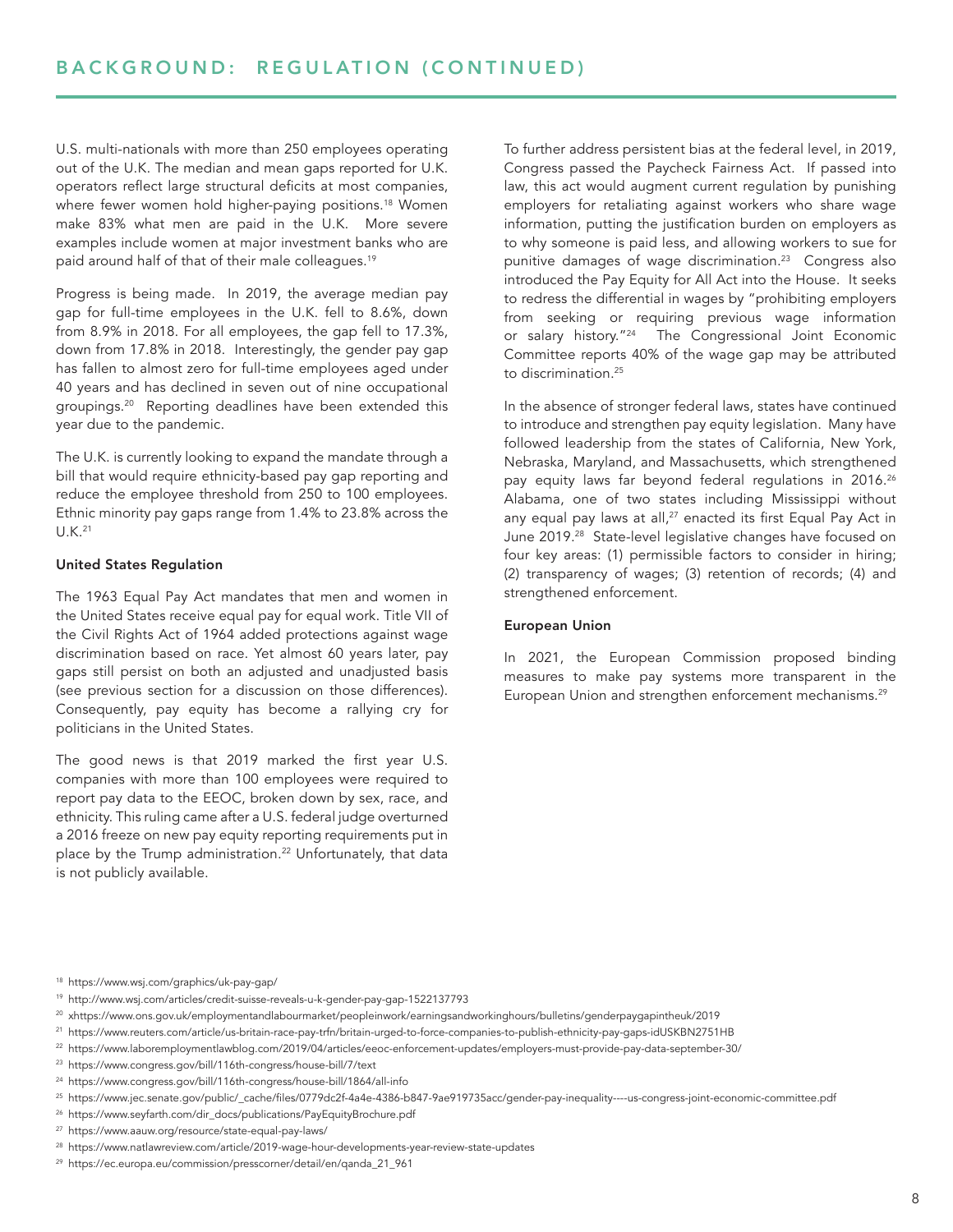Closing racial and gender pay gaps is first and foremost a question of fairness, yet there is also a compelling business case to be made that fair pay and diversity across job levels impacts a company's performance and bottom line. Companies that provide equal pay and equal opportunity gain a competitive advantage in two crucial areas.

### Recruiting & Retaining Talent

The first advantage is the ability to recruit and retain a diverse and skilled workforce. Paying minorities and women a fair wage and offering a path to advancement is regularly cited as a key factor in attracting and keeping talent. Equal pay and opportunity improves employee morale, commitment, and productivity. It also improves a company's reputation at a time when the racial and gender pay gap is a deciding factor for potential employees, especially among millennials.

### Leadership Diversity

A skilled and diverse workforce leads to the second advantage– an increase in leadership diversity across an organization–as having more diversity in leadership is correlated with multiple performance benefits—from "radical innovation," to better risk management, higher profit margins, stronger Return on Equity (ROE), and better stock price performance. Research from Catalyst and McKinsey indicates that men and women think, lead, and solve problems differently and that a diversity of approaches leads to more innovation and better financial results.30,31

### Performance Benefits

Greater diversity can improve all facets of an organization, from the whole workforce, to executive leadership, to the board. The enhanced performance by companies with higher board and C-suite gender diversity has contributed to the explosive growth of gender-lens investing, which increased by 2,400% between 2014 and 2018.32

• A study by European universities found that investing in companies with gender, racial, and ethnic diversity in leadership has been found to be a winning strategy, where "diverse firms" in the S&P 1500 have been shown to have dramatically outperformed "homogenous firms" between 2001 and 2014.33

- Refinitive reports companies reporting no gender pay gaps outperformed companies reporting negative pay gaps from 2016-2021, with an 58.16% spread for their FTSE All-World portfolio and a 135.92% spread for their FTSE North American portfolio.
- Morgan Stanley and the Bank of America Merrill Lynch find a more gender diverse workforce leads to higher returns, higher return on equity, and less volatility.<sup>34,35</sup>
- McKinsey's multi-year diversity study of 1,000 companies covering 12 countries found that companies with higher gender diversity in their executive teams were 21% "more likely to experience above-average profitability." These companies also had a 27% likelihood of outperforming peers "on longer-term value creation."<sup>36</sup>
- The Peterson Institute for International Economics, in a study of 22,000 firms globally, finds that having more women in the C-Suite is correlated with higher profitability.<sup>37</sup>
- Credit Suisse analyzed executive teams of over 3,000 companies comprising 30,000 executive positions from 56 different countries and found "that a material correlation exists between companies with a higher participation of women in decision-making roles and their stock market and corporate performance."<sup>38</sup>
- "Gender diversity in the board room is a key driver of corporate innovation," according to research from the University of Virginia Darden School of Business.<sup>39</sup>

### Best Practice

A McKinsey report on promoting gender parity in the workplace identifies best practices for increasing female representation. Among its top recommendations is "tracking and eliminating gender pay gaps."40 Several European countries including the United Kingdom, France, and Germany require companies to report on gender pay gaps. Publicly reporting on pay gaps and wage transparency can help companies reach these goals. A study in the Harvard Business Review states that "disclosing disparities in gender pay does in fact narrow the gender wage gap."<sup>41</sup>

- <sup>30</sup> http://www.catalyst.org/system/files/why\_diversity\_matters\_catalyst\_0.pdf
- <sup>31</sup> http://www.mckinsey.com/global-themes/employment-and-growth/how-advancing-womens-equality-can-add-12-trillion-to-global-growth
- <sup>32</sup> https://www.veriswp.com/wp-content/uploads/2018/10/GLI\_Bending\_the\_Arc2018-web.pdf?text-fname=Michael&text-lname=Passoff&your-email=michael@proxyimpact. com&radio-updates=No%20Thanks
- <sup>33</sup> https://corpgov.law.harvard.edu/2017/03/16/diversity-investing/
- <sup>34</sup> https://www.morganstanley.com/ideas/gender-diversity-investor-guide
- <sup>35</sup> https://mlaem.fs.ml.com/content/dam/ML/bulletin/PDFs/ml\_women-the-X-factor-BAML-Report.pdf
- <sup>36</sup> https://www.mckinsey.com/business-functions/organization/our-insights/delivering-through-diversity
- <sup>37</sup> https://piie.com/publications/working-papers/gender-diversity-profitable-evidence-global-survey
- <sup>38</sup> https://www.credit-suisse.com/about-us-news/en/articles/news-and-expertise/cs-gender-3000-report-2019-201910.html
- <sup>39</sup> https://ideas.darden.virginia.edu/companies-innovate-more-when-boards-include-woman
- <sup>40</sup> https://www.mckinsey.com/business-functions/organization/our-insights/promoting-gender-parity-in-the-global-workplace
- <sup>41</sup> https://hbr.org/2019/01/research-gender-pay-gaps-shrink-when-companies-are-required-to-disclose-them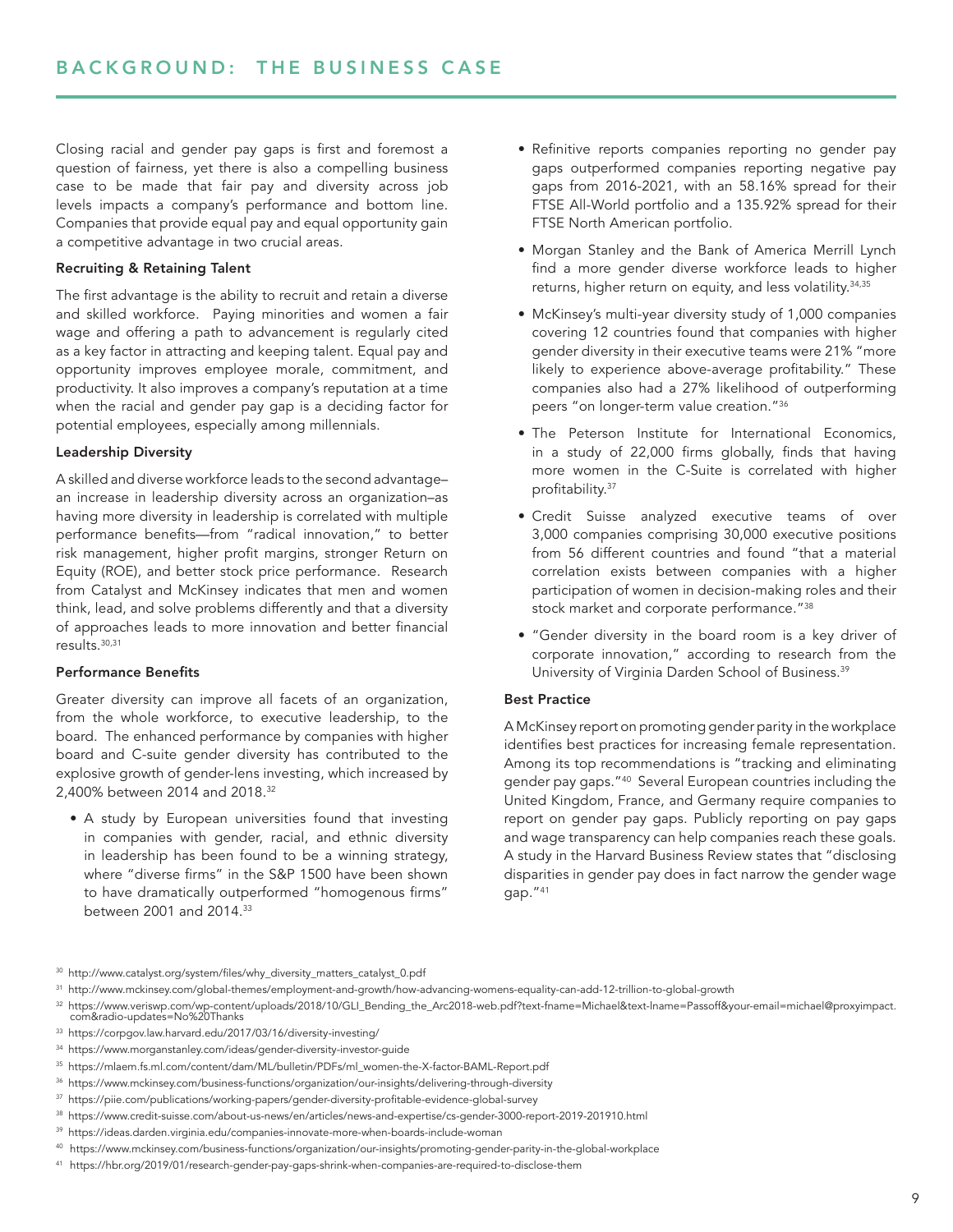In 2014, Arjuna Capital launched the shareholder campaign to close the gender pay gap when it filed a proposal with technology firm, eBay. Based on research from leading management consulting firms, Arjuna made the business case that if companies can successfully attract and retain female talent through a commitment to pay equity, companies can move more women into positions of leadership and realize the performance benefits such diverse leadership affords. In 2015, the eBay proposal went to a vote of shareholders for the first time. The proposal asked the company to "report the percentage pay gap between male and female employees, policies to improve performance, and quantitative reduction targets" and garnered a modest 8% vote for this "emerging" investor issue. In 2016, Arjuna expanded the campaign to address racial pay equity as well.

Proxy Impact and other investor groups joined this effort in 2016 and a total of 11 resolutions were filed. Most of these focused on Silicon Valley, as several information technology firms, particularly Alphabet, were receiving negative media attention regarding their gender pay gap. Top proxy advisory firms Institutional Shareholder Services and Glass Lewis recommend voting in favor of these proposals. Shareholder support at eBay grew 6-fold, to a majority vote of 51% and eBay's CEO committed to pay equity the day of the vote. By year-end, seven out of nine technology firms committed to substantial action to address pay equity.

In 2017, the shareholder campaign more than doubled with 27 proposals filed, as the New York City pension funds also became active on this issue. The shareholder campaign expanded from the tech sector, into the financial services and consumer sectors. Resolutions asked companies about their reputation and financial risk, as it was clear that racial and gender pay equity was a "competitive" issue that was critical to companies' ability to attract and retain top talent. Thirteen resolutions were withdrawn for varying company commitments and another fourteen went to a vote ranging from 7% support at Facebook (where CEO Mark Zuckerberg controls more than half of the voting stock) to 39% support at Oracle.

Thirty-three proposals were filed in 2018, with a focus on banks and financial services companies. Companies were much more responsive to investor requests, and 24 resolutions were withdrawn, as companies agreed to improve disclosures and close their gender pay gaps. Yet disclosure was limited to adjusted pay gap analyses that helped identify equal pay between peers in similar roles, with similar seniority, and geography. Disclosure did not address median pay gaps, which is literally the definition of the gender pay gap, and which is crucial in identifying the lack of women in high paying leadership positions and the lack of opportunity for advancement and higher pay.

Twenty-nine proposals were filed in 2019, including a new focus on the healthcare sector. Unlike the previous year, when 72% of resolutions were withdrawn for company commitments, less than half were withdrawn in 2019. Many companies where responsive to earlier resolution requests on how they would close their pay gap, or for pay gap data – but there were significant sets of data that they would not provide. Consequently, the resolution requests became more explicit, and a large number of proposals asked for racial, ethnic and gender pay data, as well as for unadjusted median pay data. This data helps identify the opportunity gap for women and minorities to higher paying jobs. Companies are reluctant to provide unadjusted median pay data, as the numbers are often unflattering compared to adjusted data. Only one company, Citigroup, agreed to report its global median gender pay gap and U.S. median racial pay gap in the 2019 proxy season.

In 2020, 19 proposals were filed and almost all of them asked for gender and racial median pay gap reports. Six proposals were filed at new companies, but thirteen proposals were resubmissions at companies that had provided some adjusted pay equity data but were still reluctant to disclose racial or unadjusted median pay data. Mainstream investors often support management if they simply start to increase disclosure, and this led to lower votes for several resolutions. On the other hand, shareholders reached agreements with eight companies and three of them—Starbucks, Mastercard and Wyndham Hotels and Resorts–agreed to meet the higher standard of reporting median pay gaps.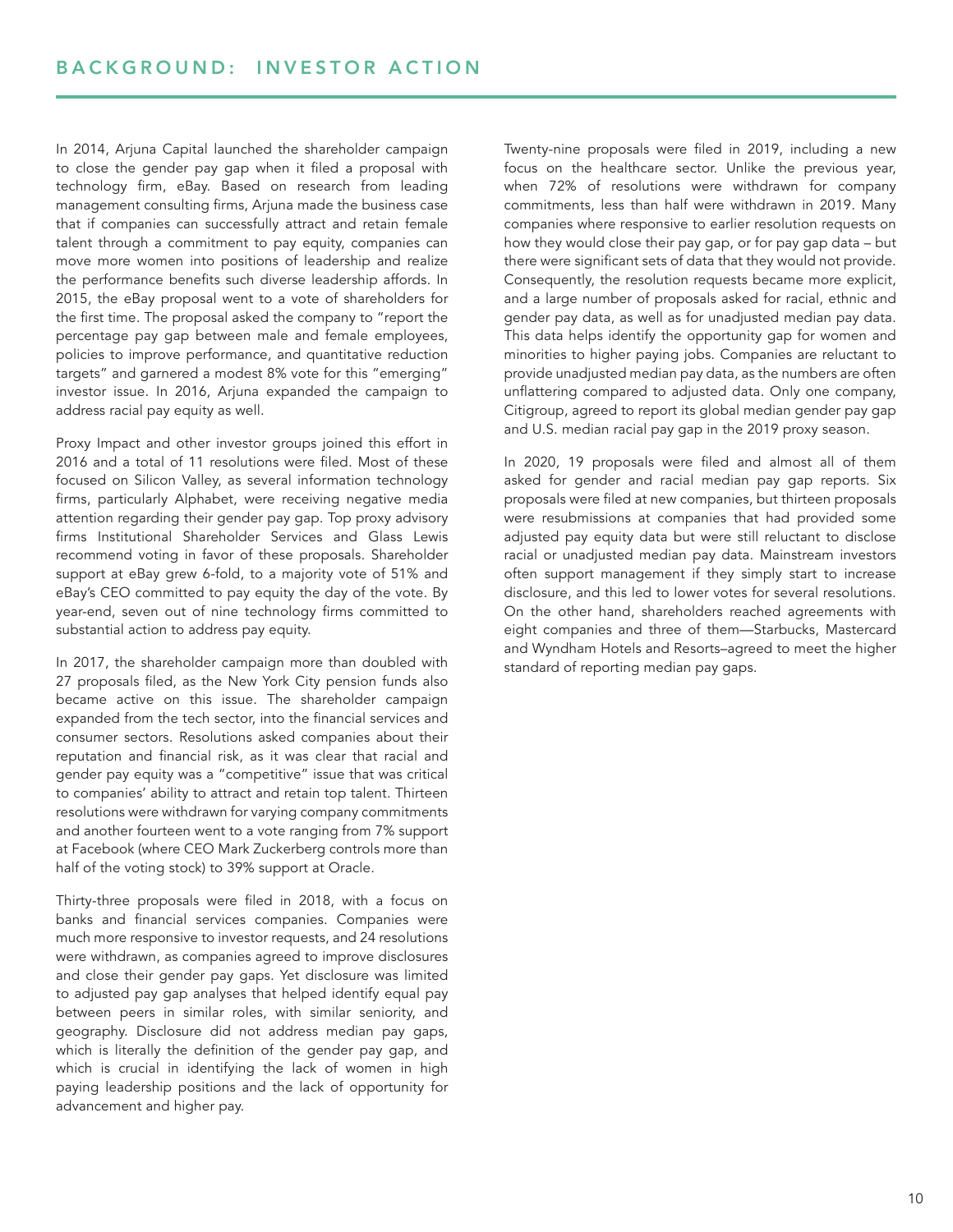### BACKGROUND: INVESTOR ACTION (CONTINUED)



Source: Sustainable Investments Institute (Si2) as of 3-19-21

In 2021, just seven resolutions have been filed and all ask for median pay gaps across race and gender. Five of these are resubmissions at laggard companies. Given the nation's heightened awareness about racial justice, shareholders have found companies to be more receptive to this issue and consequently there are more company dialogues than resolutions. This has already resulted in Pfizer and Bank of New York Mellon agreeing to provide racial and median pay data.

Over the last seven years, at least 69 companies have faced 132 shareholder resolutions on their gender and racial pay gaps. Many more shareholder dialogs have taken place without the need of a shareholder resolution. The shareholder campaign has primarily focused on the financial services, consumer, healthcare, and technology/communications sectors. About half the companies initially agreed to report their adjusted gender pay equity numbers but are now balking at reporting unadjusted median pay data.

Even when a company has similar pay for men, women, and people of color (equal pay), its unadjusted data almost always revels that they have limited access to higher paying jobs (equal opportunity). Current shareholder resolutions are asking companies to identify equal opportunity (unadjusted median pay) as well as equal pay (adjusted by job/seniority/ etc.), and to report on the racial and ethnic pay gap as well as the gender pay gap.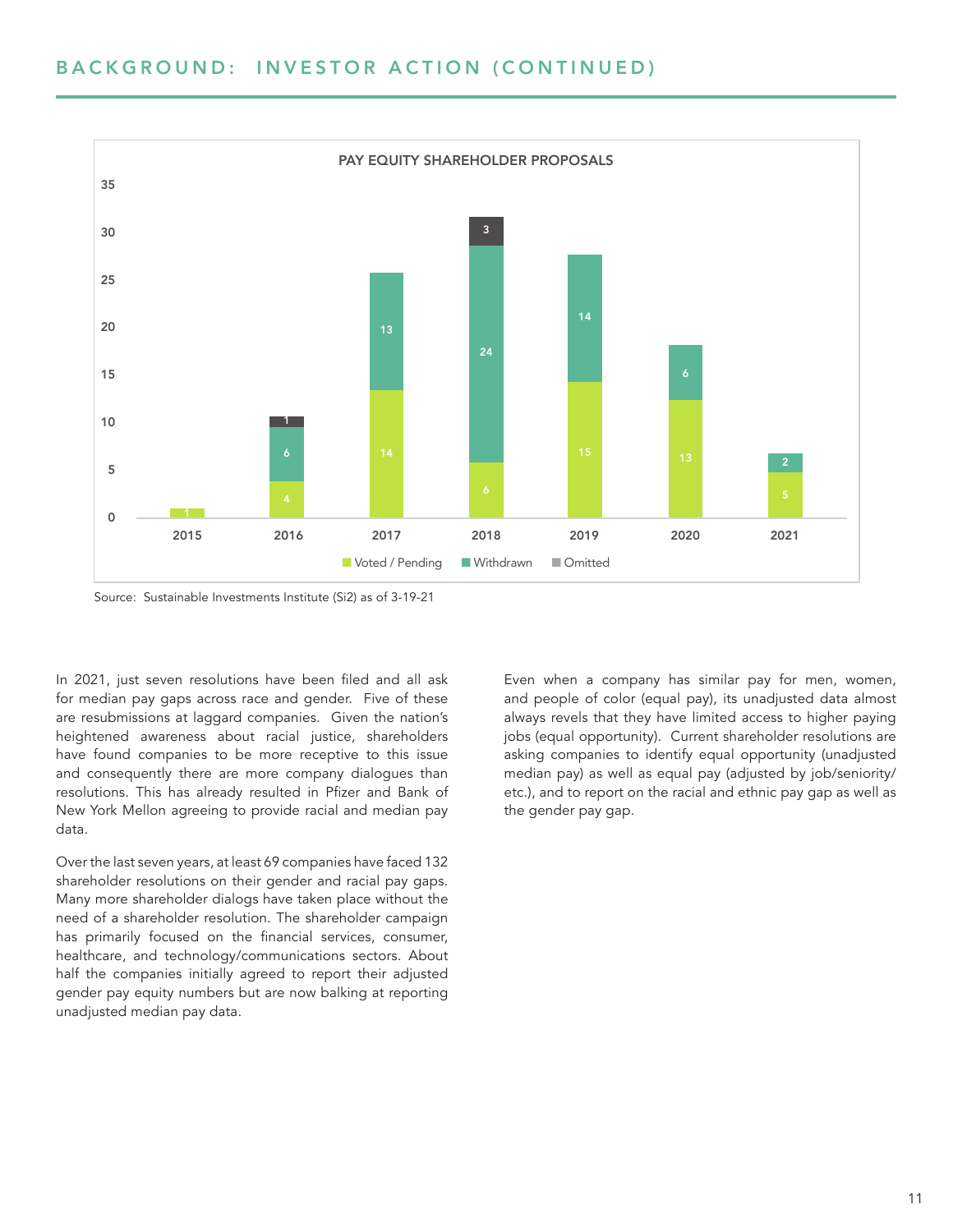### FINDINGS: RACIAL & GENDER PAY SCORECARD

|                             |                | <b>RACIAL PAY GAP</b> | <b>GENDER PAY GAP</b> |                     |              | <b>UK GAP</b> | <b>COVERAGE</b>       |                     |                     | <b>COMMITMENT</b>   |      | <b>SCORE RATING</b> |
|-----------------------------|----------------|-----------------------|-----------------------|---------------------|--------------|---------------|-----------------------|---------------------|---------------------|---------------------|------|---------------------|
| <b>Financials</b>           | adjusted       | median                | adjusted              | median              | base         | bonus         | base/bonus<br>equity  | % coverage          | global goal         | annual review       |      |                     |
| Mastercard                  | 1.006          | 0.93                  | $\mathbf{1}$          | 0.922               | 0.82         | 0.75          | $\mathbf{1}$          | $\mathbf{1}$        | $\mathbf{1}$        | $\mathbf{1}$        | 0.94 | А                   |
| Citigroup                   | $\mathbf{1}$   | 0.94                  | 0.99                  | 0.74                | 0.70         | 0.30          | $\mathbf{1}$          | $\mathbf{1}$        | $\mathbf{1}$        | $\mathbf{1}$        | 0.87 | А                   |
| Bank of New York Mellon     | $\mathbf{1}$   | 0.5                   | 0.99                  | 0.5                 | 0.82         | 0.64          | $\mathbf{1}$          | $\mathbf{1}$        | $\mathbf{1}$        | $\mathbf{1}$        | 0.85 | А                   |
| Progressive Insurance       | $\overline{1}$ | $\mathbb O$           | $\mathbf{1}$          | $\circ$             | <b>NA</b>    | <b>NA</b>     | $\mathbf{1}$          | $\mathbf{1}$        | $\mathbf{1}$        | $\mathbf{1}$        | 0.75 | $\mathsf B$         |
| American Express            | $\mathbf{1}$   | $\circ$               | $\mathbf{1}$          | $\mathbb O$         | 0.82         | 0.62          | $\mathbf{1}$          | $\mathbf{1}$        | $\mathbf{1}$        | $\mathbf{1}$        | 0.74 | B                   |
| JPMorgan Chase              | 0.99           | $\mathbb O$           | 0.99                  | $\mathbb O$         | 0.75         | 0.63          | $\mathbf{1}$          | $\mathbf{1}$        | $\mathbf{1}$        | $\mathbf{1}$        | 0.74 | B                   |
| Reinsurance Group           | 1.009          | $\mathbb O$           | 1.00                  | $\circ$             | <b>NA</b>    | ΝA            | $\mathbf{1}$          | 0.9                 | $\overline{1}$      | $\mathbf{1}$        | 0.74 | $\mathsf B$         |
| Cincinnati Financial        | 1.02           | $\circ$               | 0.99                  | $\circ$             | <b>NA</b>    | <b>NA</b>     | $\mathbf{1}$          | $\mathbf{1}$        | $\mathbf{1}$        | 0.75                | 0.72 | $\mathsf B$         |
| Bank of America             | 0.99           | $\mathbb O$           | 0.99                  | $\circ$             | 0.72         | 0.50          | $\mathbf{1}$          | 0.9                 | $\mathbf{1}$        | $\mathbf{1}$        | 0.71 | B                   |
| Wells Fargo                 | 0.99           | $\circ$               | 0.99                  | $\circ$             | 0.76         | 0.39          | $\mathbf{1}$          | 0.93                | $\mathbf{1}$        | $\mathbf{1}$        | 0.71 | $\mathsf B$         |
| Lincoln National            | $\mathbf{1}$   | $\circ$               | $\mathbf{1}$          | $\mathbb O$         | <b>NA</b>    | <b>NA</b>     | $\circ$               | 0                   | $\mathbb O$         | $\mathbf{1}$        | 0.38 | F                   |
| Citizens Financial Group    | $\mathbf{1}$   | $\circ$               | 0.99                  | $\mathbb O$         | <b>NA</b>    | <b>NA</b>     | $\circ$               | 0                   | $\mathbb O$         | $\mathbf{0}$        | 0.25 | F                   |
| Key Corp                    | 0.99           | $\circ$               | 0.99                  | $\circ$             | <b>NA</b>    | ΝA            | $\circ$               | $\mathsf{O}\xspace$ | $\circ$             | $\mathbf{0}$        | 0.25 | F                   |
| Goldman Sachs               | $\mathbb O$    | $\circ$               | $\circ$               | $\mathbb O$         | 0.73         | 0.48          | $\circ$               | $\mathsf 0$         | $\mathbb O$         | $\mathbf 0$         | 0.12 | F                   |
| Marsh & McLennan            | $\circ$        | $\mathbb O$           | $\circ$               | $\circ$             | 0.68         | 0.43          | $\circ$               | $\mathsf O$         | $\mathsf{O}\xspace$ | $\circ$             | 0.11 | F                   |
| Metlife                     | $\circ$        | $\circ$               | $\circ$               | $\circ$             | 0.67         | 0.43          | $\circ$               | $\mathsf 0$         | $\mathbb O$         | $\mathbf 0$         | 0.11 | F                   |
| Arthur J. Gallagher         | $\circ$        | $\circ$               | $\circ$               | $\circ$             | 0.67         | 0.40          | $\mathsf{O}\xspace$   | 0                   | $\mathbf 0$         | $\mathbf 0$         | 0.11 | F                   |
| Hartford Financial Services | $\circ$        | $\mathbb O$           | $\circ$               | $\circ$             | <b>NA</b>    | <b>NA</b>     | $\mathsf{O}\xspace$   | 0                   | $\mathsf{O}\xspace$ | $\circ$             | 0.00 | F                   |
| Discover Financial Services | $\mathbb O$    | $\circ$               | $\circ$               | $\mathbb O$         | <b>NA</b>    | <b>NA</b>     | $\circ$               | $\circ$             | $\circ$             | $\mathbf 0$         | 0.00 | $\mathsf F$         |
| Technology/Communications   | adjusted       | median                | adjusted              | median              | base         | bonus         | base/bonus/<br>equity | % coverage          | global goal         | annual review       |      |                     |
| Adobe                       | $\overline{1}$ | $\circ$               | $\mathbf{1}$          | 0.988               | 0.85         | 0.63          | 0.33                  | $\mathbf{1}$        | $\mathbf{1}$        | $\mathbf{1}$        | 0.78 | $\mathsf B$         |
| Apple                       | $\mathbf{1}$   | $\circ$               | $\mathbf{1}$          | $\circ$             | 0.79         | 0.52          | $\mathbf{1}$          | $\mathbf{1}$        | $\mathbf{1}$        | $\mathbf{1}$        | 0.73 | $\mathsf B$         |
| Intel                       | $\overline{1}$ | $\mathbb O$           | $\mathbf{1}$          | $\mathbb O$         | 0.64         | 0.38          | $\mathbf{1}$          | $\mathbf{1}$        | $\overline{1}$      | $\mathbf{1}$        | 0.70 | B                   |
| Facebook                    | $\circ$        | $\circ$               | $\mathbf{1}$          | $\circ$             | 0.88         | 0.61          | $\mathbf{1}$          | $\mathbf{1}$        | $\overline{1}$      | $\mathbf{1}$        | 0.65 | $\mathsf{C}$        |
| Google                      | $\mathbf{1}$   | $\circ$               | $\mathbf{1}$          | $\circ$             | 0.81         | 0.65          | $\mathbf{1}$          | 0.93                | $\mathbb O$         | $\mathbf{1}$        | 0.64 | $\mathsf C$         |
| eBay                        | $\circ$        | $\mathbb O$           | 0.995                 | 0                   | <b>NA</b>    | <b>NA</b>     | $\mathbf{1}$          | 0.8                 | 1                   | $\mathbf{1}$        | 0.60 | $\mathsf C$         |
| Texas Instruments           | $\circ$        | $\circ$               | $\mathbf{1}$          | $\mathbb O$         | 0.64         | 0.56          | $\mathbf{1}$          | 0.7                 | $\mathbf{1}$        | $\mathbf{1}$        | 0.59 | $\mathsf{C}$        |
| Microsoft                   | 1.006          | $\circ$               | $\mathbf{1}$          | $\mathbb O$         | 0.90         | 0.71          | 0.33                  | 0.857               | $\mathbb O$         | $\mathbf{1}$        | 0.58 | $\mathsf C$         |
| HP Inc.                     | $\circ$        | $\mathbb O$           | $\mathbf{1}$          | $\mathbb O$         | 0.98         | 1.013         | $\circ$               | 0                   | $\mathsf{O}\xspace$ | $\mathbf{1}$        | 0.40 | D                   |
| Verizon Communications      | $\circ$        | $\circ$               | $\circ$               | $\mathbb O$         | 0.85         | 0.80          | $\circ$               | $\mathsf 0$         | $\circ$             | $\mathbf 0$         | 0.16 | F                   |
| Expedia                     | $\circ$        | $\circ$               | $\circ$               | $\mathbb O$         | 0.85         | 0.76          | $\circ$               | $\mathsf 0$         | $\mathbb O$         | $\mathbf 0$         | 0.16 | E                   |
| AT&T Inc.                   | $\circ$        | $\mathbb O$           | $\circ$               | $\circ$             | 0.84         | 0.74          | $\circ$               | 0                   | $\mathsf{O}\xspace$ | $\circ$             | 0.16 | F                   |
| Oracle                      | $\circ$        | $\circ$               | $\circ$               | $\mathbb O$         | 0.83         | 0.56          | $\mathbb O$           | $\mathsf 0$         | $\mathbb O$         | $\mathbf 0$         | 0.14 | F                   |
| Qualcomm                    | $\mathbb O$    | $\mathbb O$           | $\circ$               | $\mathbb O$         | 0.79         | 0.57          | $\mathbb O$           | 0                   | $\mathbf 0$         | $\mathbf 0$         | 0.14 | F                   |
| Analog Devices              | $\circ$        | $\mathbb O$           | $\circ$               | $\mathbb O$         | <b>NA</b>    | <b>NA</b>     | $\circ$               | 0                   | $\mathbf 0$         | $\mathbf{1}$        | 0.13 | $\mathsf F$         |
| Consumer                    | adjusted       | median                | adjusted              | median              | base         | bonus         | base/bonus/<br>equity | % coverage          | global goal         | annual review       |      |                     |
| Starbucks                   | $\mathbf{1}$   | $\overline{1}$        | $\mathbf{1}$          | 0.983               | $\mathbf{1}$ | 0.74          | $\mathbf{1}$          | 0.67                | $\mathbf{1}$        | $\overline{1}$      | 0.94 | А                   |
| Nike                        | $\mathbf{1}$   | $\circ$               | $\mathbf{1}$          | $\circ$             | 0.96         | 0.75          | $\mathbf{1}$          | $\mathbf{1}$        | $\mathbf{1}$        | $\mathbf{1}$        | 0.77 | $\mathsf B$         |
| Amazon                      | 0.992          | $\circ$               | $\mathbf{1}$          | $\mathbb O$         | 0.91         | 0.87          | $\mathbf{1}$          | $\mathsf{O}\xspace$ | $\mathsf{O}\xspace$ | $\mathbf{1}$        | 0.58 | $\mathsf{C}$        |
| Costco                      | $\mathbf 0$    | $\circ$               | 0.999                 | $\mathsf{O}\xspace$ | 0.981        | 0.833         | $\mathbf{1}$          | 0.68                | $\mathsf{O}\xspace$ | 0.75                | 0.52 | D                   |
| Wyndham Hotels & Resorts    | $\mathbb O$    | $\circ$               | $\circ$               | 0.952               | <b>NA</b>    | <b>NA</b>     | $\circ$               | 0.95                | $\mathbf{1}$        | $\mathbf 0$         | 0.36 | $\mathsf F$         |
| Marriot                     | $\mathbf 0$    | $\mathsf{O}\xspace$   | $\circ$               | $\mathbb O$         | 0.99         | 1.35          | $\mathbb O$           | 0                   | $\mathsf{O}\xspace$ | $\mathbf 0$         | 0.23 | $\mathsf F$         |
| McDonald's                  | $\circ$        | $\circ$               | $\circ$               | $\mathsf{O}\xspace$ | $\mathbf{1}$ | 0.93          | $\mathsf{O}\xspace$   | $\mathsf 0$         | $\circ$             | $\mathbf 0$         | 0.19 | $\mathsf F$         |
| Walmart                     | $\circ$        | $\circ$               | $\circ$               | $\mathbb O$         | 0.94         | 0.82          | $\circ$               | $\mathsf{O}\xspace$ | $\circ$             | $\mathsf{O}\xspace$ | 0.18 | E                   |
| <b>TJX Companies</b>        | $\mathbf 0$    | $\mathsf{O}\xspace$   | $\circ$               | $\mathbb O$         | 0.91         | 0.71          | $\mathbb O$           | $\mathsf 0$         | $\mathsf{O}\xspace$ | $\mathbf 0$         | 0.16 | E                   |
| Colgate                     | $\mathbf{0}$   | $\circ$               | $\mathsf{O}\xspace$   | $\mathsf{O}\xspace$ | <b>NA</b>    | <b>NA</b>     | $\mathbb O$           | $\mathbf 0$         | $\mathsf{O}\xspace$ | $\mathbf{1}$        | 0.13 | $\mathsf F$         |
| Healthcare                  | adjusted       | median                | adjusted              | median              | base         | bonus         | base/bonus/<br>equity | % coverage          | global goal         | annual review       |      |                     |
| Pfizer                      | 0.998          | 0.857                 | 0.993                 | 0.996               | 0.88         | 0.76          | $\mathbf{1}$          | 0.85                | $\mathbf{1}$        | $\mathbf{1}$        | 0.93 | Α                   |
| Cigna                       | $\mathbf{1}$   | $\mathbb O$           | $\mathbf{1}$          | $\circ$             | 0.77         | 0.85          | $\mathbb O$           | 0                   | $\circ$             | $\mathbf{1}$        | 0.46 | D                   |
| Biogen Inc.                 | $\mathbb O$    | $\circ$               | $\circ$               | $\mathbb O$         | 0.92         | 0.75          | $\mathbb O$           | 0                   | $\circ$             | 0.75                | 0.24 | $\mathsf F$         |
| <b>IDEXX Laboratories</b>   | $\circ$        | $\circ$               | $\circ$               | $\mathbb O$         | 0.88         | 0.79          | $\mathbb O$           | $\mathsf 0$         | $\mathbb O$         | $\mathbf 0$         | 0.17 | F                   |
| Intuitive Surgical          | $\circ$        | $\mathbb O$           | $\circ$               | $\circ$             | <b>NA</b>    | <b>NA</b>     | $\mathbb O$           | $\mathsf{O}\xspace$ | $\circ$             | $\mathbf{1}$        | 0.13 | F                   |
| DaVita Inc.                 | $\circ$        | $\circ$               | $\mathsf O$           | $\circ$             | <b>NA</b>    | <b>NA</b>     | $\mathsf{O}\xspace$   | 0                   | $\circ$             | 0.75                | 0.09 | $\mathsf F$         |
| Quest Diagnostics           | $\circ$        | $\mathsf{O}\xspace$   | $\mathsf{O}\xspace$   | $\mathbb O$         | <b>NA</b>    | <b>NA</b>     | $\mathsf{O}\xspace$   | $\mathsf{O}\xspace$ | $\mathsf{O}\xspace$ | 0.75                | 0.09 | F                   |

All scores are on a scale of 0-1, and the total score is an average of all data points

Pay gaps are subtracted from 1 to illustrate how many cents on the dollar are earned by women and minorities versus male majority peers Racial and Gender Pay Gap scores of 0.5 indicate a commitment to publish in 2021

The UK scores for multiple divisions were averaged in the absence of integrated reporting (Goldman Sachs, Arthur J. Gallager, Nike)<br>Commitment scores of 0.75 indicate ongoing/regular rather than annual review (Costco, DaVi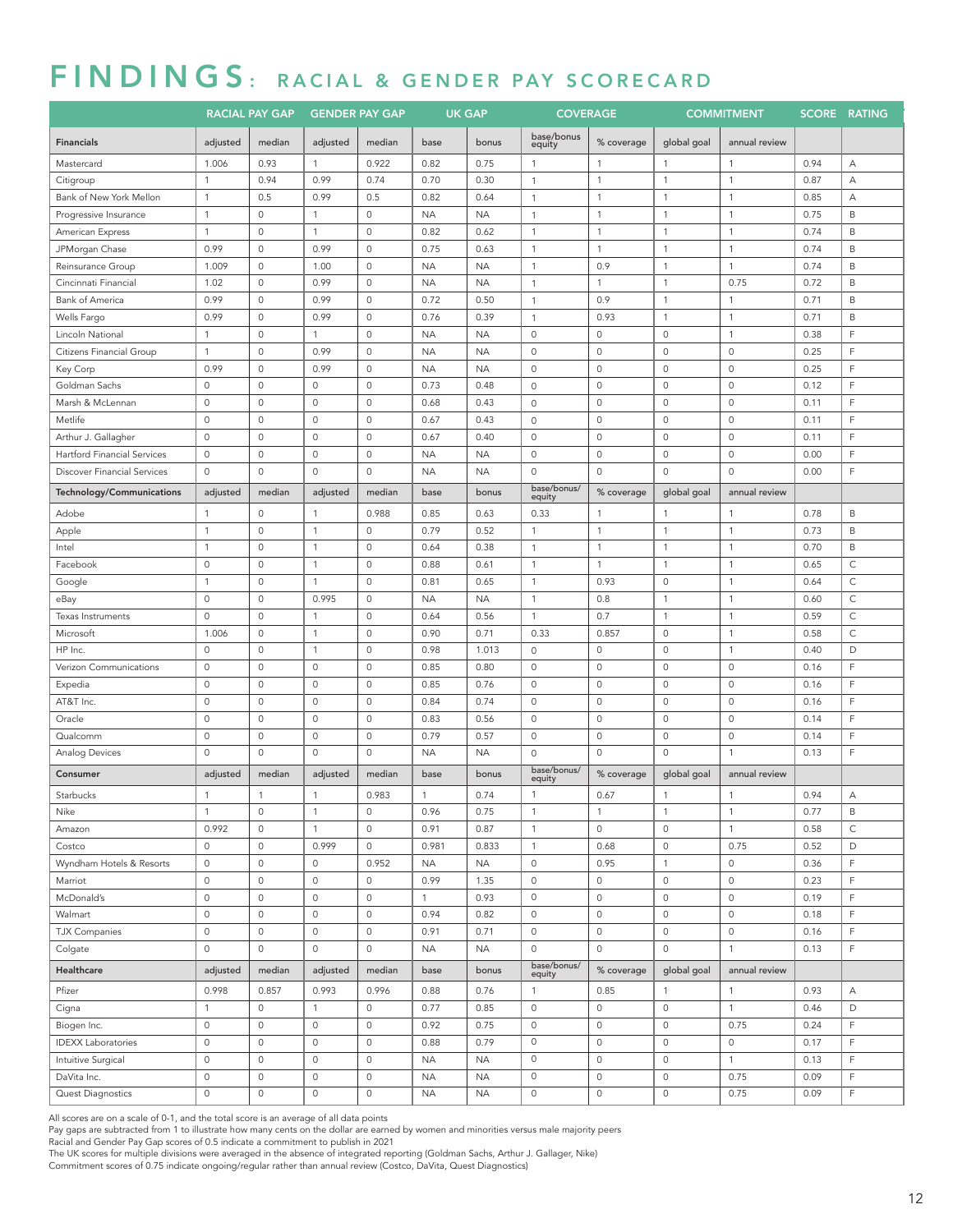While significant improvements in pay equity analysis and reporting have been made over the last seven years, there remains a great deal of inconsistency across disclosures. The Scorecard ranks companies on five different categories and ten data points of disclosure crucial for evaluating if companies are achieving pay equity. These are:

### 1. RACIAL PAY GAP:

The pay gap is wider for minorities and women of color. In fact, in the U.S., Black workers' wages represent 75.6% of white wages and African American and Latina women make 62% and 54% the wages of men, respectively. Current best practice is to report the racial pay gap for U.S. operations on an adjusted and unadjusted basis. No companies are currently reporting the pay gaps that result from the intersectionality of race and gender but should consider such reporting.

a. Adjusted Racial Pay Gap %: The pay gaps reported by many U.S. companies are adjusted for factors such as job category, seniority, and geography, and calculated through a statistical analysis. Twenty-three companies in the Scorecard disclose their racial/ethnic/minority pay gaps on an adjusted equal pay basis, up from 17 in 2019. Seventeen companies— Mastercard, Citigroup, Bank of New York Mellon, Progressive Insurance, American Express, Reinsurance Group, Lincoln National, Cincinnati Financial, Citizens Financial, Adobe, Apple, Intel, Google, Microsoft, Starbucks, Nike, and Cigna report 100% equal pay or better for this category, up from 10 in 2019.

b. Median Racial Pay Gap: Pfizer, joined Citigroup, Starbucks, and Mastercard in disclosing their U.S. unadjusted median racial pay gap since last year, while Bank of New York Mellon has committed to do so by the end of 2021.

### 2. GENDER PAY GAP:

a. Adjusted Gender Pay Gap %: The pay gaps reported by many U.S. companies are adjusted for factors such as job category, seniority, and geography, and calculated through a statistical analysis. Twenty-seven companies report gender pay gaps on an adjusted equal pay basis. Seventeen companies report they have achieved 100% equal pay, up from ten last year, and five in 2019, including Mastercard, Progressive Insurance, American Express, Reinsurance Group, Lincoln National, Adobe, Apple, Intel, Facebook, Google, Texas Instruments, Microsoft, HP Inc., Starbucks, Nike, Amazon, and Cigna.

b. Median Gender Pay Gap: Six U.S. companies— Citigroup, Mastercard, Starbucks, Wyndham Hotels and Resorts, Adobe, and Pfizer—have now disclosed their unadjusted global median gender pay gaps, following only one in 2019—Citigroup. Bank of New York Mellon has committed to disclose the gap by the end of 2021. Reporting both adjusted equal pay gaps and unadjusted global median gender pay gaps is essential to fully understand the state of gender pay at companies. Pfizer has the lowest global median gender pay gap, paying women 99.6 cents on the dollar versus men.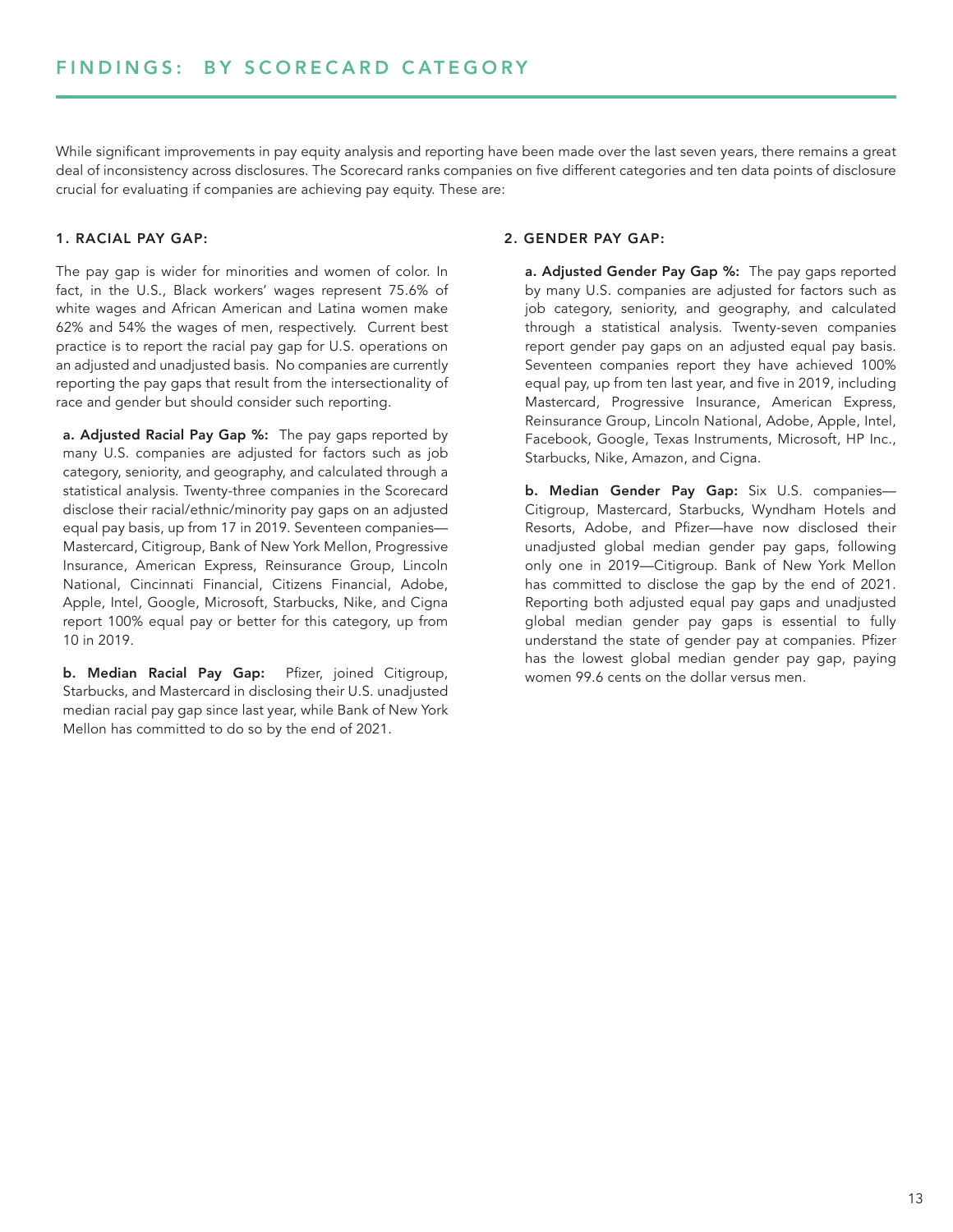### 3. UK PAY GAP:

Both adjusted "equal pay" gaps and unadjusted median pay reporting is essential to understand the racial and gender pay gap in a comprehensive manner. To date, U.S. disclosures have been mostly limited to adjusted numbers, which consider factors such as job category, seniority, and geography. And median pay gap disclosures have mostly been limited to the United Kingdom, although that is beginning to change as United States investors request unadjusted median pay gap reporting for U.S. and global, not just U.K. operations.

a. U.K. Median: U.K. median disclosures on hourly and bonus pay are limited to the U.K. operations of U.S. multinational corporations. Thirty-three companies in the Scorecard are required to report their median hourly gender pay in the U.K. Two companies report no hourly wage gaps in the U.K., including Starbucks and McDonald's. Intel and Texas Instruments report the largest median hourly pay gap, paying women 64 cents on the dollar versus men.

b. U.K. Median Bonus: Thirty-three companies in the Scorecard are required to report their median bonus gender pay in the U.K. Only Marriot reports no bonus gaps—actually paying women higher bonuses than men. Citigroup reports the largest median bonus pay gap, awarding women 30 cents on the dollar versus men, up from 26 cents last year.

### 4. COVERAGE:

a. Components of Compensation: Full gender pay gap analysis should not be limited to base salary alone. In fact, more bias can be reflected in bonus and equity incentive pay. For many industries, like tech, equity awards can represent an outsized portion of a pay package. The same is true for senior management pay, which is heavily influenced by bonus pay and equity awards. Of the 51 companies covered by the Scorecard, 20 report all components of compensation, including base salary, bonus, and equity. Amazon restricts their reporting to cash compensation, including base and bonus, while Microsoft and Adobe report base salary alone.

b. % of Employees Covered: Racial and gender pay gaps are not limited to the U.S., and many companies have multinational operations. Twenty-three companies report the percentage of employees covered by their pay analyses, up from 19 in 2019. Five companies who report wage gaps receive a lower overall score for lack of transparency in this sub-category. Eleven companies report on 100% of their global operations.

### 5. COMMITMENT:

a. Global Goal: 100% coverage is essential to fully understand gender and racial equity across all geographies and operations. Nineteen companies have a goal to report globally.

b. Annual Review: Racial and gender pay gap analysis and disclosure is not a one-off event. Salaries and personnel are ever-changing and annual compensation reviews are a critical time to measure for racial and gender bias. Twentyseven companies in the Scorecard have committed to annual disclosure, up from 14 in 2019, while four more, Costco, Biogen, DaVita, and Quest Diagnostics have committed to "ongoing" or "regular" versus annual, disclosure, for which they receive a lower rating.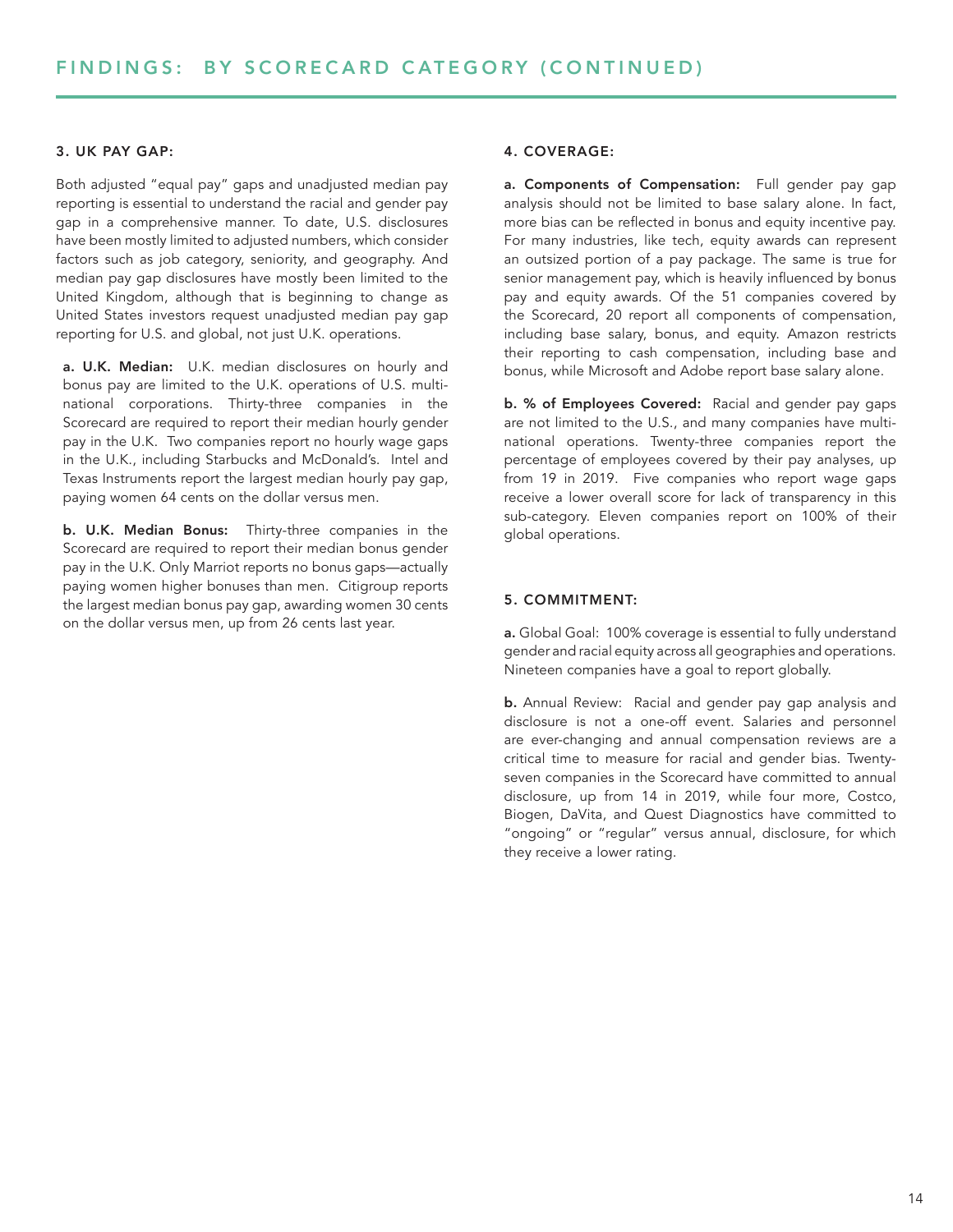Shareholders have primarily engaged companies in four industry sectors: finance, technology/communications, consumer and healthcare. Each sector has its own corporate leaders and laggards. According to Glassdoor, some of the highest pay gaps exist in industries that are the current focus of investors.<sup>42</sup>

### 1. FINANCE

Representation: Wall Street has been rife with racial and gender imbalance, sexual discrimination, and few women and minorities in the top ranks. For instance, at Goldman Sacs, only 2.7% of executives, senior officials, and managers are Black.<sup>43</sup> And Citigroup just named the first female CEO on Wall Street. C-suite positions across the banking and finance sector are comprised of 71% white men, 18% white women, 9% men of color, and 2% women of color.<sup>44</sup> Women represent over 50% of employees in the finance sector, but a minority of executive and board positions. In fact, Oliver Wyman finds it will take until 2048 to reach 30% executive committee representation.45 Female executives are also 20 to 30% more likely to leave financial services careers than other careers.<sup>46</sup> It's clear that attracting, retaining, and moving more minorities and women into high paying positions is critical to improve diversity on Wall Street.

Pay Gaps: Glassdoor finds an unexplained adjusted 5.6% gender pay gap in the financial industry after statistical controls, among the highest of industries examined. That gap has improved 0.8% since 2015.<sup>47</sup> A PayScale study of adjusted wage data of college graduates found that Black and Hispanic women make 3.4% and 2.7% less, respectively, than white males in the financial and insurance sectors.<sup>48</sup>

Pass: Mastercard tops the 2021 Scorecard list with a grade of 94/100, receiving an A alongside Citigroup, and now Bank of New York Mellon. This ranking reflects Mastercard's disclosure of not only adjusted equal pay, but disclosure of unadjusted median pay along racial and gender lines. Mastercard illustrates strong performance with 100.6% and 100% adjusted racial and gender pay equity, respectively and 93% U.S. median racial pay equity and 92.2% global median gender pay equity. Mastercard pays its female U.K. employees median hourly pay equal to 82% of what male employees are paid, well above the Scorecard's U.K. industry average of 67%, and its bonus pay is at 75%, a dramatic improvement from 51% last year, and an industry average of 46%. These gaps continue to reflect structural deficits in the ranks, where men hold more higherpaying roles. Mastercard's, Citigroup's, and Bank of New York Mellon's A ratings reflect their leadership as the only financial services companies to report (or commit to report in the case of Bank of New York Mellon) their U.S. median racial pay gaps and global median gender pay gaps. All other companies receive a sub-category score of 0 for lack of global gender and U.S. racial median pay gap disclosures.

Fail: Of the 19 peer financial companies, 9 receive a failing grade—MetLife, Arthur J. Gallagher, Goldman Sachs, Marsh & McLennan, Key Corp, Citizens Financial Group, Hartford Financial Services, Lincoln National, and Discover Financial Services—for lack of quantitative reporting, commitments, and global coverage. None of the companies report global median gender or U.S. median racial pay gaps.

### 2. TECHNOLOGY/COMMUNICATIONS

Representation: The tech industry was the first area of investor focus regarding gender pay inequity, starting with eBay in 2014/2015. Companies in Silicon Valley had begun disclosing their demographic statistics at that time, and it was clear that they were struggling to attract and retain female talent. In fact, McKinsey & Co. reports only 36% of employees in entry level technology positions are women, and female representation declines as job title advances, with only 17% in C-suite positions.49 The tech industry also has a significant lack of racial diversity. Thirty-eight of the largest U.S. tech companies have less than 5% Black employees.50 Only a handful of companies release EEO-1 data, but in 2019, Intel reported that of its top 52 executives, 29 were white male, 11 were Asian male, one was a Black male and there were no Hispanic males. There were eight white women and only one Asian woman and one Black woman.51 Oracle is the rare tech company with a female CEO, but 80% of its senior executives are white and only 11% are female. Only 6.5% of its overall workforce is Hispanic and 3.7% is Black.52

- <sup>45</sup> http://www.oliverwyman.com/media-center/2016/women-in-financial-services-2016-press-release.html
- <sup>46</sup> http://www.mmc.com/content/dam/mmc-web/Files/Women%20In%20Financial%20Services%202016.pdf

<sup>42</sup> https://www.glassdoor.com/research/app/uploads/sites/2/2019/03/Gender-Pay-Gap-2019-Research-Report-1.pdf

<sup>43</sup> https://www.cnbc.com/2020/07/02/wall-street-is-under-pressure-over-its-lack-of-diversity.html

<sup>44</sup> https://www.statista.com/statistics/954474/gender-ethnicity-banking-employees-na-by-level/

<sup>47</sup> https://www.glassdoor.com/research/studies/gender-pay-gap-2019/

<sup>48</sup> https://www.payscale.com/data/racial-wage-gap

<sup>49</sup> https://womenintheworkplace.com

<sup>50</sup> https://www.beamjobs.com/diversity/racial-diversity-in-tech

<sup>51</sup> https://www.industryweek.com/talent/article/22028703/intel-is-first-to-share-detailed-pay-disparities-its-not-flattering

<sup>52</sup> https://www.marketwatch.com/story/oracle-finally-releases-detailed-diversity-numbers-and-they-arent-great-11604966287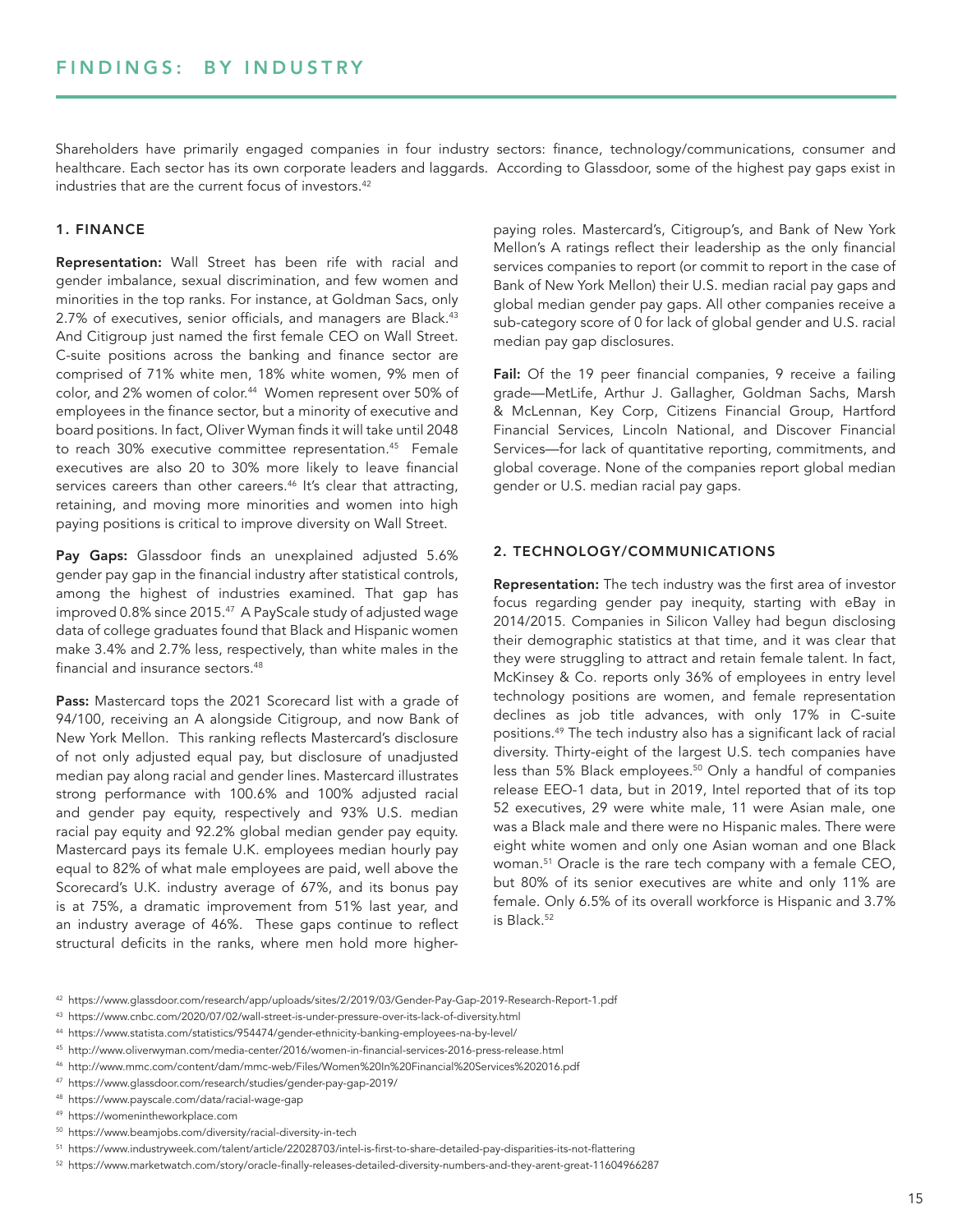Pay Gaps: In addition to low numbers of women in the ranks and leadership, Glassdoor finds an unexplained 5.4% gender pay gap in the technology industry after statistical controls, noting "many tech jobs top the list for largest gender pay gaps." That gap has improved 0.5% since 2015.<sup>53</sup> PayScale reports that, on an adjusted basis, college educated Black women and men earn 2.4% and 2.1% less than their white male counterparts.<sup>54</sup>

Pass: Intel lost its top spot this year, falling to number three, as Adobe tops the 2021 Scorecard technology/communications sector list with a grade of 78/100 or a B, due to the company's disclosure of its global median gender pay gap in 2020. However, Adobe, like all of its technology peers, does not report its U.S. median racial pay gap. Adobe illustrates strong adjusted pay performance with 100% adjusted racial and gender pay equity including base, bonus and equity components, annual disclosure, and 100% global coverage. Adobe also improved its U.K. median gender pay gaps, with women earning 85% and 63% for hourly and bonus pay, respectively, up from 66% and 39% last year and above the Scorecard's industry average of 80% and 61%.

Fail: Six out of fifteen tech/communications companies receive a failing rating on this year's Scorecard, including Verizon, Expedia, AT&T, Oracle, Qualcomm, and Analog Devices for lack of quantitative reporting, commitments, and global coverage. Expedia received an F this year as prior public disclosures have not been updated for 5 years.

### 3. CONSUMER

Representation: Equal Employment and Opportunity Commission data shows that just 14% minority and 29% women held C-suite positions in the retail sector.<sup>55</sup> As on Wall Street, women hold over half of retail industry positions, but are underrepresented in higher-paying management positions and overrepresented in lower-paying front-line jobs. For example, at Walmart, the largest private employer in the United States, 55% of employees are women, but women account for only 30% of corporate officers.

Pay Gaps: USA Today reports the gender wage gap is 74.3% for retail salespersons in their "top 20 jobs with the highest gender pay gaps" list.<sup>56</sup> Glassdoor finds an unexplained 6.4% gender pay gap in the retail industry after statistical controls making it tied for first (along with media) as the industry with the largest pay gap. That gap has widened .5% since 2015.57 PayScale's review of college-educated retail and customer service workers found that Hispanic women earn 4% less than white males, while Black women earn 2.9% less and Black men 2.1% less on an adjusted basis.<sup>58</sup>

Pass: Starbucks continues to top the consumer sector Scorecard list with the only grade of A, illustrating strong performance with 100% adjusted racial and gender pay equity, including base, bonus and equity components, and annual disclosure. Starbucks took the lead in the consumer sector last year as the first to publish its U.S. median racial pay gap and global median pay gap. Starbucks pays U.S. minorities 100% the median pay of their majority peers and women 98.3% of what it pays men on a global basis. Starbucks also boasts 100% median base pay equity in the United Kingdom alongside McDonald's, although Starbuck's bonus gap widened year-over-year.

Fail: Six companies receive a failing grade in the consumer sector, Wyndham Hotels and Resorts, Marriott, McDonald's, Walmart, TJX Companies, and Colgate for lack of quantitative reporting, commitments, and global coverage. On a positive note, Wyndham has shown leadership by publishing its median gender pay gap (but has fallen short on other disclosures) and McDonald's reports no median U.K. hourly pay gap.

### 4. HEALTHCARE

Representation: The health care sector's racial and ethnic breakdown is 72% white, 17% Black and 13% Latino.<sup>59</sup> Sixty-six percent of all entry level healthcare workers are female, while the level of women in C-suite positions is about 30%.<sup>60</sup> Most U.S. physicians are male, while women make up over 85% of nurses and home and personal care aides.<sup>61</sup>

<sup>58</sup> https://www.payscale.com/data/racial-wage-gap

<sup>61</sup> https://www.ncbi.nlm.nih.gov/pmc/articles/PMC6336060/

<sup>53</sup> https://www.glassdoor.com/research/studies/gender-pay-gap-2019/

<sup>54</sup> https://www.payscale.com/data/racial-wage-gap

<sup>55</sup> https://www.retaildive.com/news/as-retailers-focus-on-diversity-executive-representation-is-stagnant/585471/

<sup>56</sup> https://www.usatoday.com/story/money/careers/2018/12/05/gender-pay-gap-2018-worst-paying-jobs-women/38565069/

<sup>57</sup> http://www.glassdoor.com/research/studies/gender-pay-gap-2019/

<sup>59</sup> https://www.bls.gov/cps/cpsaat18.htm

<sup>60</sup> https://www.mckinsey.com/industries/healthcare-systems-and-services/our-insights/women-in-healthcare-moving-from-the-front-lines-to-the-top-rung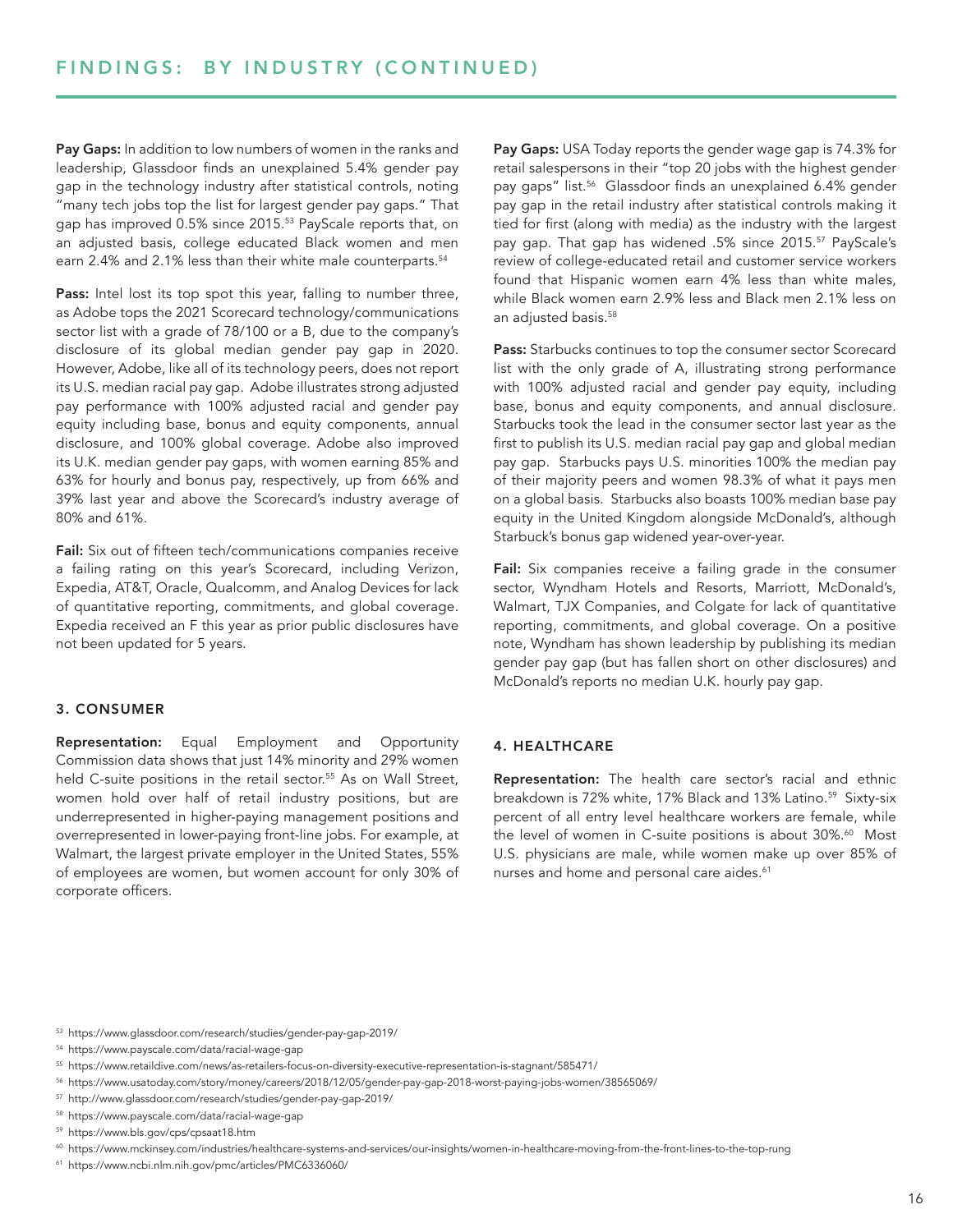Pay Gaps: The healthcare industry is reported to have the fifth widest adjusted gender pay gap out of 22 industries, at 5.7%, as reported by Glassdoor. That gap has improved 1.5% since 2015. Biotech and Pharma are reported to have the smallest adjusted gender pay gap at 2.2%, improving 0.8% since 2015.<sup>62</sup> The gap for doctors is equal to a nearly \$20,000 salary shortfall.<sup>63</sup>. A 2020 Physicians Compensation Report showed that the unadjusted gender gap has actually widen from the previous year, 25.2% to 28%--most likely an effect of the global pandemic.<sup>64</sup> Nearly 35% of female health care workers and 50% of Black and Latina workers earned less than \$15 an hour.<sup>65</sup> A PayScale study found that Black women with a bachelor's degree earned 2.2% less than college educated white males in the health care sector, on an adjusted basis.<sup>66</sup>

Pass: Pfizer tops the 2021 healthcare Scorecard list with a grade of 93/100, up from 74/100 last year and the only A among a sea of D's and F's. This ranking reflects a new disclosure of 85.7% U.S. median racial pay equity and global gender pay equity of 99.6%. On an adjusted pay equity basis, Pfizer reports 99.8% adjusted racial pay equity and 99.3% gender pay equity, along with a commitment to report annually and increase coverage from 85% of employees to 100% over time.

Fail: Of the seven peer healthcare companies, five receive a failing grade—Biogen, IDEXX Laboratories, Intuitive Surgical, DaVita Healthcare Partners, and Quest Diagnostics —for a lack of quantitative reporting, commitments, and global coverage. No companies are voluntarily reporting quantitative data, and disclosures are limited to mandated U.K. pay gap numbers, despite some commitments to do internal annual or ongoing reviews (without disclosure).

<sup>62</sup> https://www.glassdoor.com/research/app/uploads/sites/2/2019/02/Gender-Pay-Gap-2019-Research-Report.pdf

<sup>63</sup> http://fortune.com/2017/03/08/international-womens-day-healthcare-gender-gap/

<sup>64</sup> https://c8y.doxcdn.com/image/upload/Press%20Blog/Research%20Reports/compensation-report-2020.pdf

<sup>65</sup> https://www.ncbi.nlm.nih.gov/pmc/articles/PMC6336060/

<sup>66</sup> https://www.payscale.com/data/racial-wage-gap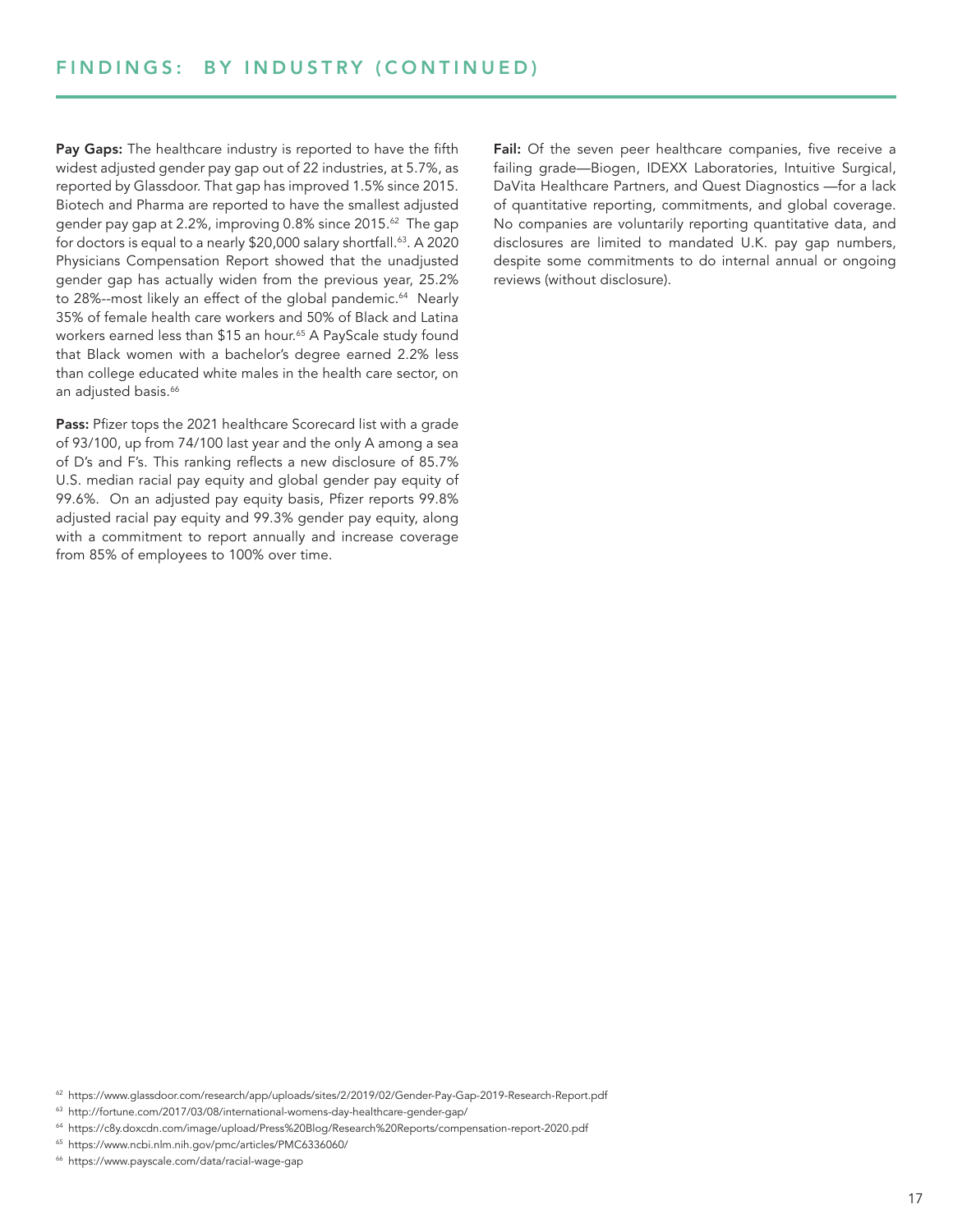### **RECOMMENDATIONS**

Shareholders and corporations can help improve racial and gender pay equity disclosure by asking for and reporting on the following:

### FULL DISCLOSURE OF:

- 1. Quantitative adjusted racial equal pay gap %
- 2. U.S. unadjusted median racial pay gap %
- 3. Quantitative adjusted gender pay gap %
- 4. Global unadjusted median gender pay gap %, not only for U.K. operations
- 5. Pay components used to determine gap: base salary, bonus, and equity
- 6. % of employee base covered by analysis and disclosure
- 7. Methodology used in pay gap analysis
- 8. Policies and actions to address gap

### PUBLIC COMMITMENT TO:

- 9. 100% pay equity
- 10. 100% global coverage of employee base
- 11. Annual disclosure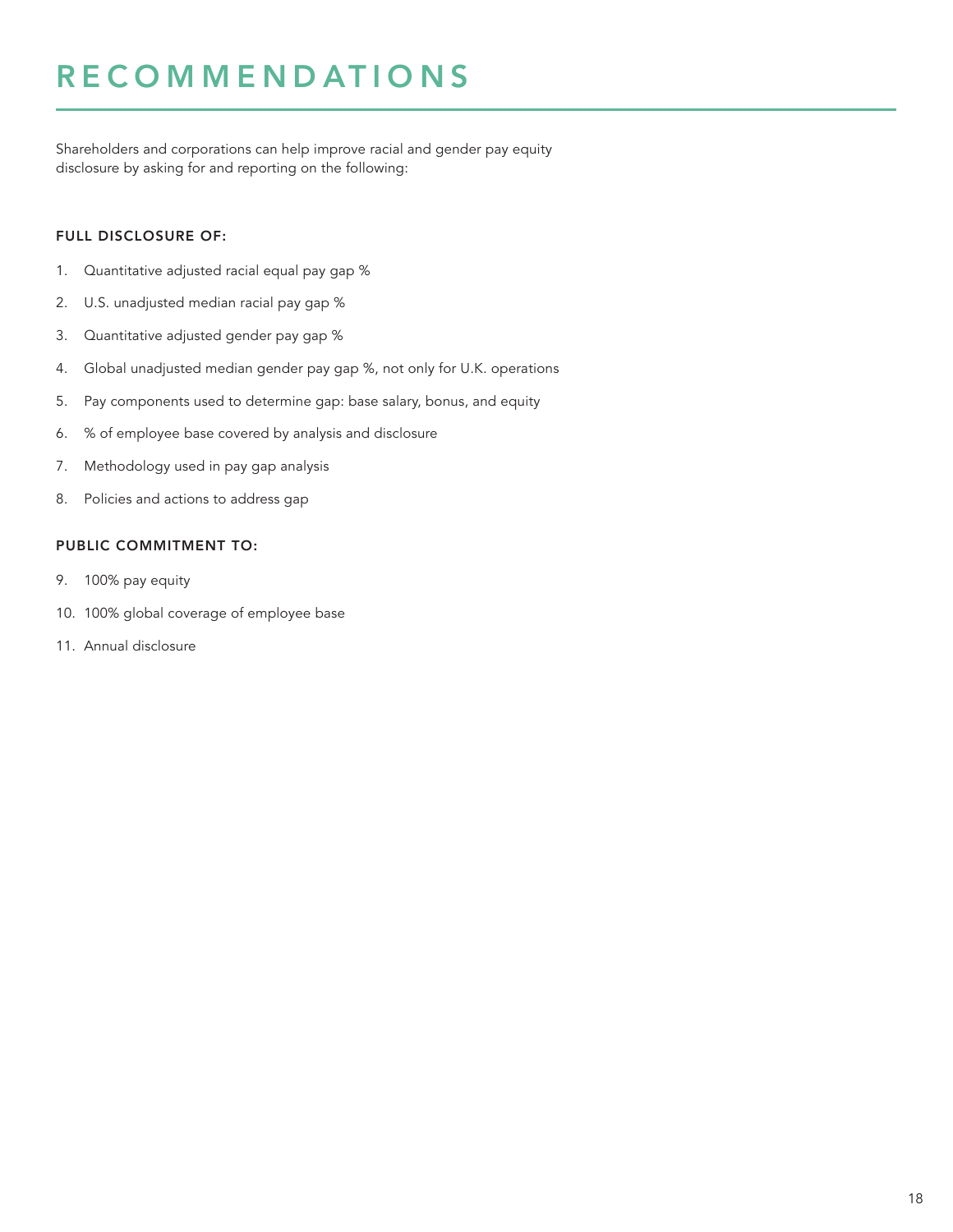### **CONCLUSION**

Closing the racial and gender pay gap is not just a question of fairness, it's a question of good business. Companies face reputational, regulatory, legal and financial risk from racial and gender pay inequity. Improving pay equity also improves companies' ability to attract, retain, and place more minorities and women in higher paying jobs and senior management roles. And companies with more diverse management teams are shown to perform better than less diverse companies.

The first step is for companies to analyze their current pay structures and disclose any gaps. Transparently addressing racial and gender pay gaps is essential to achieve pay equity and create more diverse companies. Investors have effectively used shareholder dialogs and proposals to move this process forward. Expanding the pay equity shareholder campaign, combined with an annual scorecard identifying industry leaders and laggards, will help improve corporate disclosure and practices, advancing the goal of racial and gender pay equity and the benefits that diversity affords to all involved.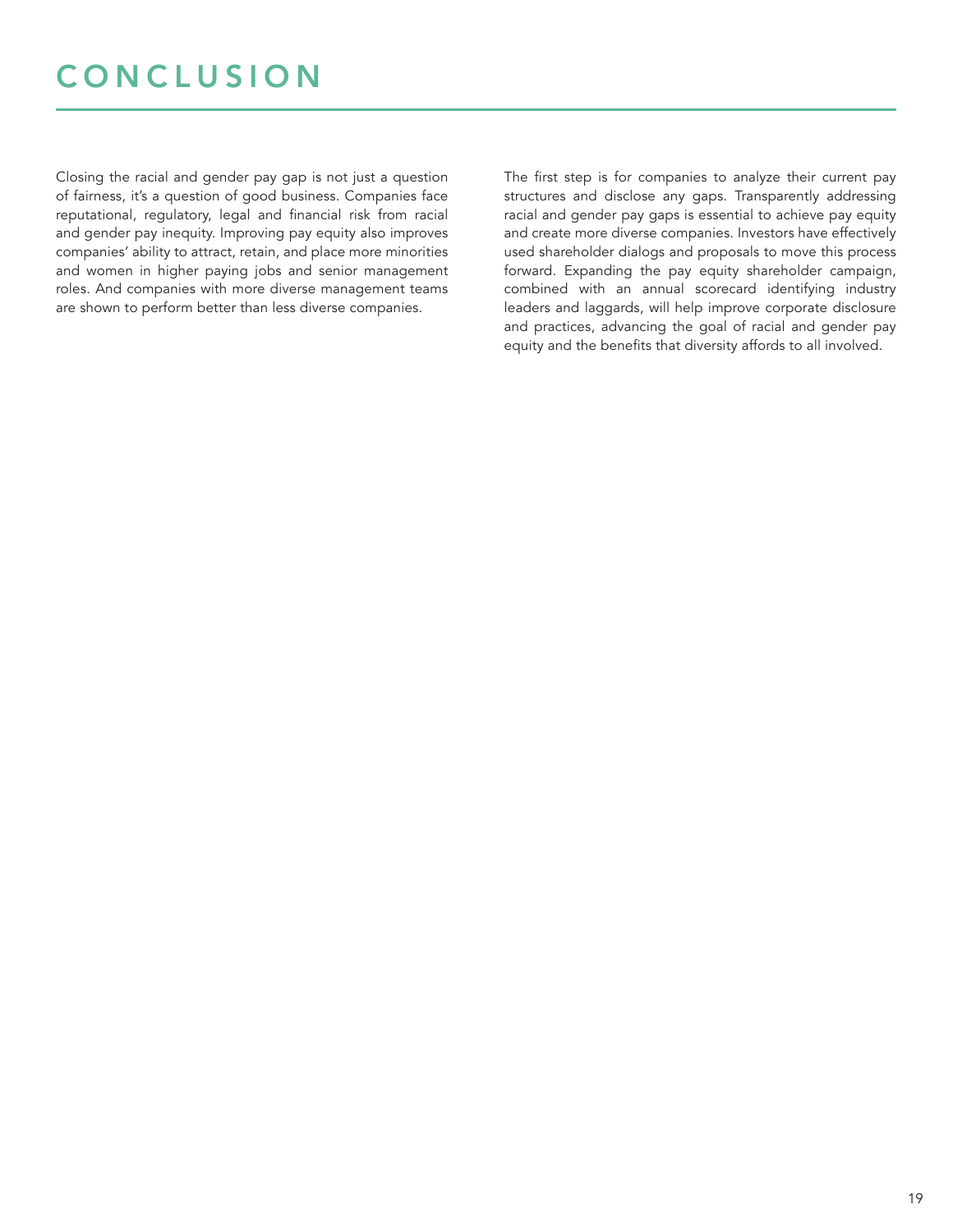The Racial & Gender Pay Scorecard is a clear way to understand current corporate racial and gender pay equity disclosures and commitments from some of the world's largest companies. It takes a transparent equal weighted average approach to assessment across several categories.

### THE SCORECARD IS BROKEN INTO 5 MAIN CATEGORIES:

- 1. Racial Pay Gap
- 2. Gender Pay Gap
- 3. UK Pay Gap
- 4. Coverage
- 5. Commitment

The five main categories include 10 subcategories, all scored on a scale of 0-1, $^{67}$  and averaged **GRADING SCALE** on an equal weighted basis. 1 is equivalent to 100% pay equity. The companies are then awarded a correlated letter score: A, B, C, D, F.

### 1. Racial Pay Gap:

- i. Adjusted Pay Gap—adjusted for factors such as job category, seniority, geography
- ii. U.S. Median Racial Pay Gap

### 2. Gender Pay Gap:

- i. Adjusted Gender Pay Gap—adjusted by job category, seniority, geography, etc.
- ii. Global Median Pay Gap

### 3. UK Pay Gap:

- i. United Kingdom Median Hourly Pay Gap<sup>68</sup>
- ii. United Kingdom Median Bonus Pay Gap<sup>69</sup>

### 4. Coverage:

- i. Components of Compensation Included—base salary, bonus, and equity awards
- ii. Percentage of Global Operations covered by Equal Pay Gap disclosure

### 5. Commitment:

- i. Goal to disclose 100% of Global Operations over time
- ii. Public Commitment or Investor Agreement to disclose annually

| $85 - 100$ | A           |
|------------|-------------|
| $70 - 84$  | в           |
| $55 - 69$  | $\mathbf C$ |
| $40 - 54$  | D           |
| $0 - 39$   | F           |

Companies receive a score of 0 for lack of reporting, or absence of commitment. Company-reported gender pay gap numbers are converted from percentage to a scale of 0-1, 1 equaling 100% pay equity.

<sup>&</sup>lt;sup>68</sup> Where multiple U.K. divisions are reported, the numbers are averaged in the absence of an integrated company disclosure.

<sup>&</sup>lt;sup>69</sup> Where multiple U.K. divisions are reported, the numbers are averaged in the absence of an integrated company disclosure.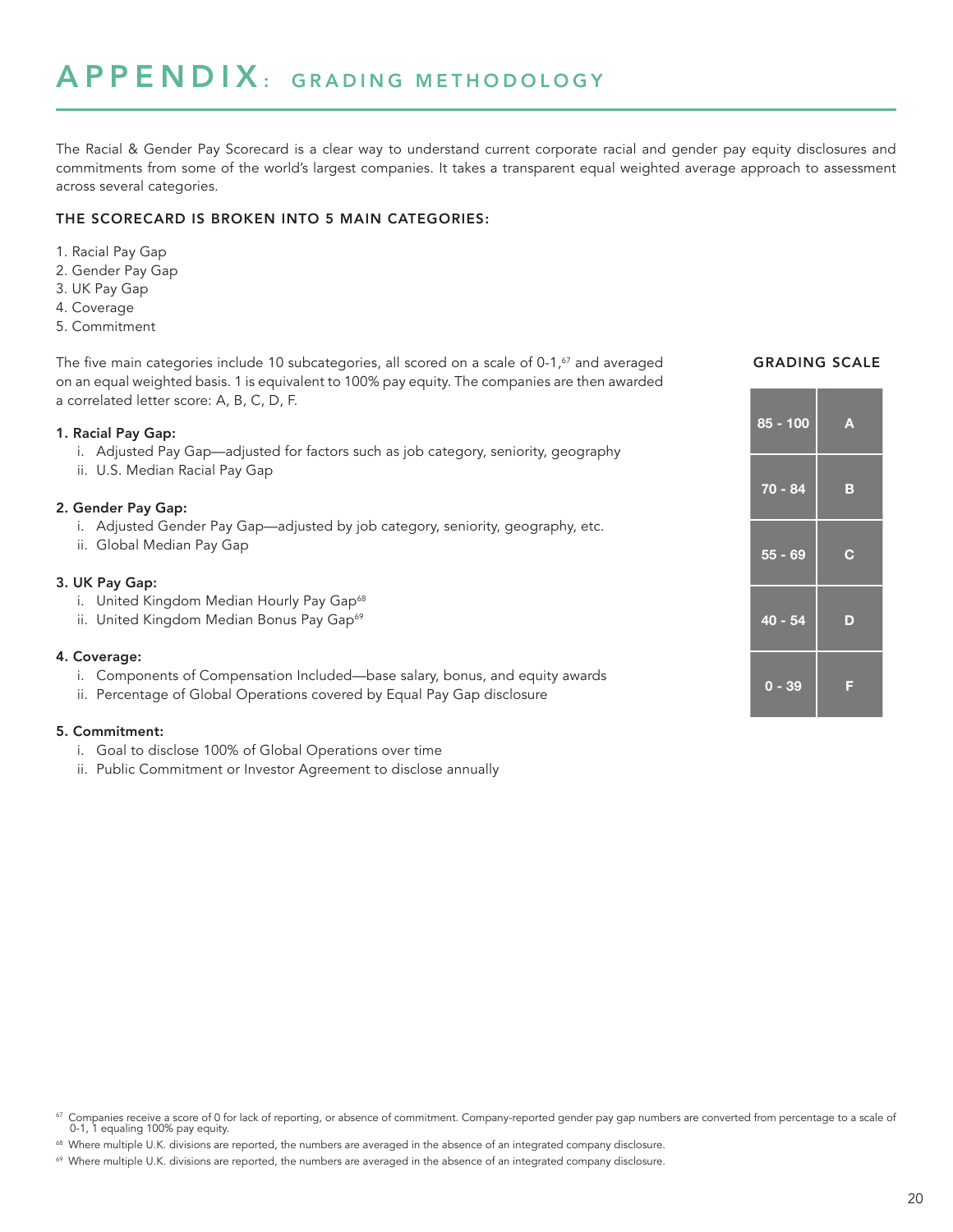### APPENDIX: SHAREHOLDER RESOLUTIONS

### 2021

Adobe Arjuna Capital Amazon.com Arjuna Capital Bank of New York Mellon Arjuna Capital Biogen

Proxy Impact Cigna Proxy Impact

Intel Arjuna Capital Walmart **SHARE** 

#### 2020

Adobe Arjuna Capital Alphabet Arjuna Capital / Proxy Impact

Amazon.com Arjuna Capital

American Express Arjuna Capital

Assurant NYC pension funds

Bank of America Arjuna Capital

Bank of New York Mellon Arjuna Capital

Cerner NYC pension funds CIGNA

Proxy Impact Facebook

Arjuna Capital HCA Healthcare

NYC pension funds

Intel Arjuna Capital JPMorgan Chase

Arjuna Capital

Loews NYC pension funds

Mastercard Arjuna Capital

Microsoft Arjuna Capital / Proxy Impact Pfizer

Proxy Impact Starbucks

Arjuna Capital Wells Fargo Arjuna Capital Wyndham Destinations Proxy Impact

### 2019

Adobe Arjuna Capital Alphabet Arjuna Capital / Proxy Impact Amazon.com Arjuna Capital

American Express Arjuna Capital

Analog Devices Proxy Impact

Arthur J. Gallagher NYC pension funds Bank of America Arjuna Capital Bank of New York Mellon

Arjuna Capital CIGNA

Proxy Impact Cincinnati Financial

NYC pension funds **Citigroup** 

Arjuna Capital Citizens Financial Group Pax World Funds DaVita HealthCare Partners NYC pension funds

Facebook Arjuna Capital Hartford Financial Services Group NYC pension funds

IDEXX Laboratories NYC pension funds

Intel Arjuna Capital

Intuitive Surgical NYC pension funds

JPMorgan Chase Arjuna Capital

Lincoln National NYC pension funds Marsh & McLennan

NYC pension funds Mastercard Arjuna Capital

Microsoft Arjuna Capital / Proxy Impact Oracle Pax World Funds Pfizer Proxy Impact

Quest Diagnostics NYC pension funds ResMed NYC pension funds TJX Zevin Asset Management/ Proxy Impact Wells Fargo Arjuna Capital

#### 2018

Abbott Laboratories NYC pension funds Aetna NYC pension funds Alphabet Arjuna Capital / Proxy Impact American Express Arjuna Capital Bank of America Arjuna Capital Bank of New York Mellon Arjuna Capital Baxter International NYC pension funds Citigroup Arjuna Capital

Costco Wholesale Arjuna Capital Discover Financial Services Pax World Funds

Eve S. Sprunt Facebook Arjuna Capital HP Pax World Funds JPMorgan Chase Arjuna Capital KeyCorp Pax World Funds Marriott International Zevin Asset Management Marsh & McLennan NYC pension funds Mastercard Arjuna Capital McDonald's Jennifer H. McDowell Metlife NYC pension funds Oracle Pax World Funds Principal Financial Group NYC pension funds Progressive Arjuna Capital Progressive NYC pension funds Reinsurance Group of America Arjuna Capital Texas Instruments Arjuna Capital TJX Zevin Asset Management Travelers NYC pension funds Walmart Arjuna Capital Walmart Organization United for Respect Wells Fargo Arjuna Capital

Edwards Lifesciences NYC pension funds Express Scripts NYC pension funds Exxon Mobil

### 2017

Aetna NYC pension funds AFLAC NYC pension funds Allstate NYC pension funds Alphabet Arjuna Capital / Proxy Impact American Express Arjuna Capital American International Group NYC pension funds Anthem NYC pension funds AT&T

Pax World Funds Bank of America Arjuna Capital Bank of New York Mellon Pax World Funds

Citigroup Arjuna Capital Express Scripts NYC pension funds

Exxon Mobil Eve S. Sprunt Facebook

Arjuna Capital Goldman Sachs Pax World Funds

JPMorgan Chase Arjuna Capital

Mastercard Arjuna Capital

McKesson NYC pension funds NIKE

Arjuna Capital Oracle

Pax World Funds Qualcomm

Pax World Funds TJX

Zevin Asset Management

Travelers NYC pension funds

UnitedHealth Group NYC pension funds

Verizon Communications Pax World Funds

Walmart Arjuna Capital Wells Fargo Arjuna Capital

#### 2016

Adobe Arjuna Capital Alphabet Arjuna Capital / Proxy Impact Amazon.com Arjuna Capital American Express Trillium Asset Management Apple Arjuna Capital Apple Pax World Funds Citigroup Trillium Asset Management eBay Arjuna Capital

Expedia Group Arjuna Capital

Exxon Mobil Eve S. Sprunt

Facebook Arjuna Capital Intel Arjuna Capital Microsoft Arjuna Capital

#### 2015

eBay Arjuna Capital Exxon Mobil Eve S. Sprunt Walmart Cynthia Murray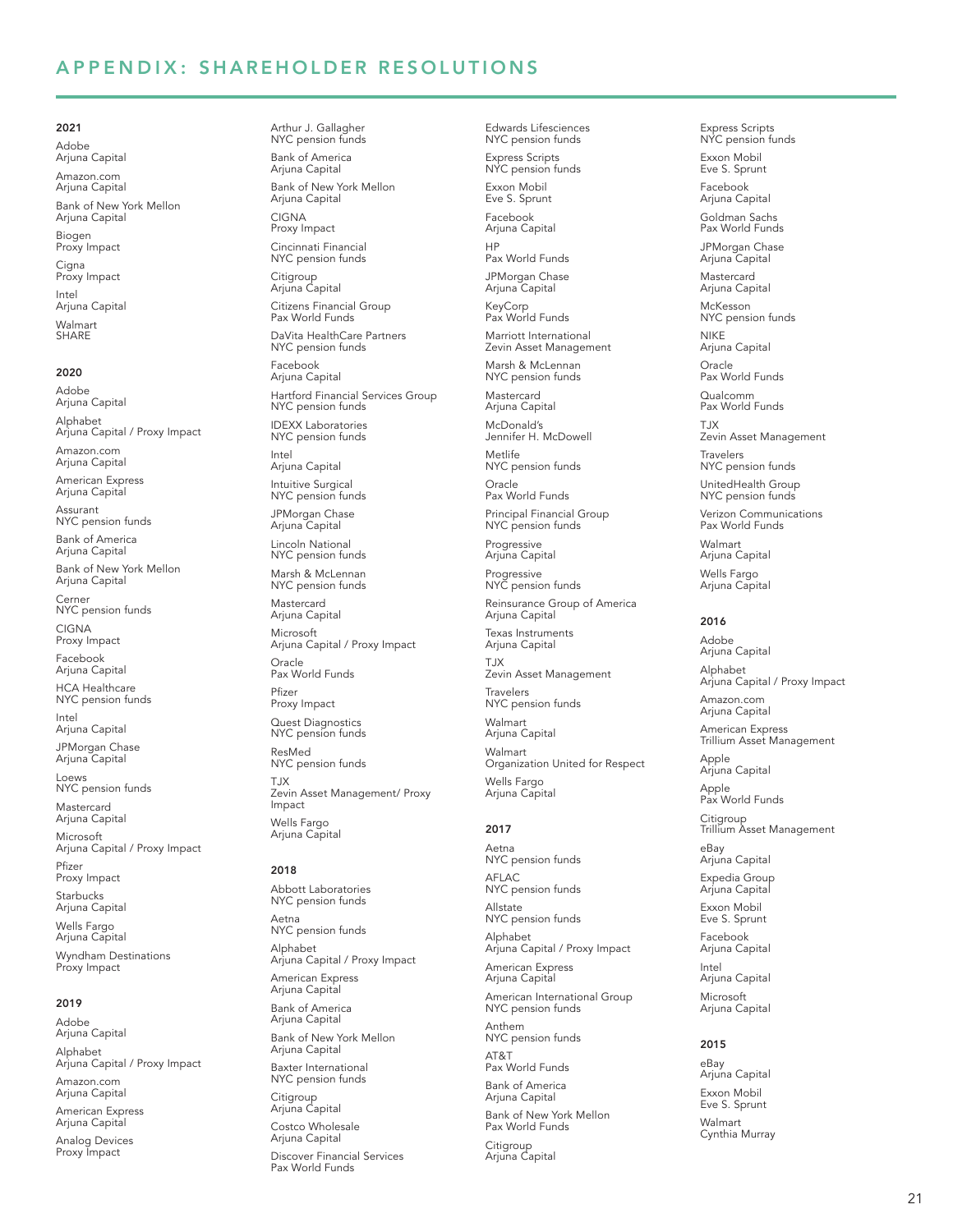### PAY EQUITY

Whereas: Pay inequity persists across race and gender. Black workers' hourly median earnings have fallen 3.6 percent since 2000, representing 75.6 percent of white wages. The median income for women working full time in the United States is 80 percent that of men. Intersecting race, African American women make 62 cents, Native women 60 cents, and Latina women 54 cents. At the current rate, women will not reach pay equity until 2059, African American women until 2130, and Latina women until 2224.

Citigroup estimates closing minority and gender wage gaps 20 years ago could have generated 12 trillion dollars in additional income and contributed 0.15 percent to United States GDP per year. PwC estimates closing the gender pay gap could boost Organization for Economic Cooperation and Development (OECD) countries' economies by 2 trillion dollars annually.

Diversity is linked to superior stock performance and return on equity. Actively managing pay equity is associated with improved representation. Of note, 26.5 percent of Amazon employees are black, but black employees represent only 8.3 percent of leadership. Women account for 43 percent of Amazon's workforce, but only 28 percent of managers.

Pay gaps are literally defined as the median pay of minorities and women compared to the median pay of non-minorities and men, considered the valid way of measuring gender pay inequity by the United States Census Bureau, Department of Labor, OECD, and International Labor Organization.

Best practice pay equity reporting consists of two parts:

- 3. unadjusted median pay gaps, assessing "equal opportunity" to high paying roles,
- 4. statistically adjusted gaps, assessing pay between minorities and non-minorities, men and women, performing similar roles "equal pay for equal work."

Amazon reports near parity for statistically adjusted gaps but ignores unadjusted median gaps.

The Equal Employment and Opportunity Commission now mandates pay data reporting, across race and gender, as workforce diversity data alone is insufficient to assess pay inequity. The United Kingdom mandates disclosure of median gender pay gaps and is considering mandating race and ethnicity reporting. Amazon reported a one percent median gender base pay gap and a 4.1 percent bonus gap for United Kingdom employees.

Resolved: Shareholders request Amazon report on median pay gaps across race and gender, including associated policy, reputational, competitive, and operational risks, and risks related to recruiting and retaining diverse talent. The report should be prepared at reasonable cost, omitting proprietary information, litigation strategy and legal compliance information.

Racial/gender pay gaps are defined as the difference between non-minority and minority/male and female median earnings expressed as a percentage of non-minority/male earnings (Wikipedia/OECD, respectively).

Supporting Statement: An annual report adequate for investors to assess performance could, with board discretion, integrate base, bonus and equity compensation to calculate:

- percentage median gender pay gap, globally and/or by country, where appropriate
- percentage median racial/minority/ethnicity pay gap, US and/or by country, where appropriate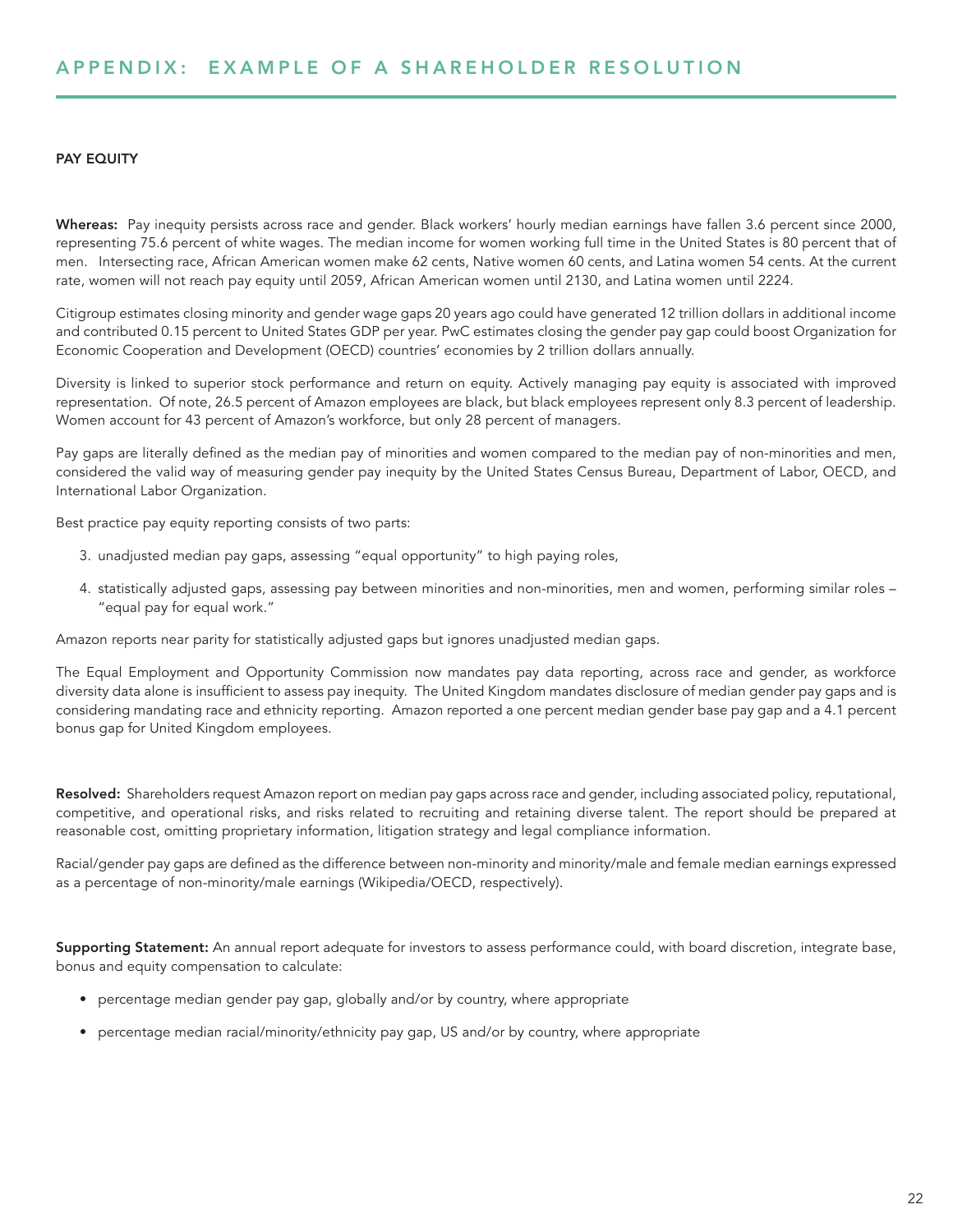### March 26th, 2020

Dear Bank of New York Mellon Shareholders,

We are writing to urge you to VOTE "FOR" PROPOSAL 4 on the proxy card, which asks the Company to disclose its median gender pay gap for its global operations. The Proposal makes the following request:

Resolved: Shareholders request Bank of New York Mellon report on the company's *global median* gender/racial pay gap, including associated policy, reputational, competitive, and operational risks, and risks related to recruiting and retaining diverse talent. The report should be prepared at reasonable cost, omitting proprietary information, litigation strategy and legal compliance information. The gender pay gap is defined as the difference between male and female *median* earnings expressed as a percentage of male earnings (Organization for Economic Cooperation and Development).

### We believe shareholders should vote "FOR" the Proposal for the following reasons:

- 1. The gender pay gap is *literally* defined as the *median* pay gap between male and female full-time earnings by the U.S. Department of Labor, U.S. Census bureau, Organization for Economic Cooperation and Development (OECD), the International Labor Organization (ILO), and the United Kingdom. That is the data investors seek. While diverse representation and "equal pay" are related to the issue, that data is not a stand in for pay gap disclosures. The definition is clear.
- 2. Pay gaps are comprised of two parts—"Equal Pay" for your current job and "Equal Opportunity" to high paying jobs. "Median Pay" gaps reflect a lack of equal opportunity.
	- Equal Opportunity: Unadjusted "Median Pay" Gap
		- The median pay of women or minorities working full time versus men working full time. This is *literally* the definition of the gender pay gap.
		- The U.S. Census bureau reports an 18% unadjusted pay gap.
		- United Kingdom companies are mandated to report median pay.
		- Median pay gaps reflect a lack of opportunity to high paying jobs.
	- Equal Pay: Adjusted "Equal Pay" Gap
		- What women and people of color are paid versus their direct peers, statistically adjusted for factors such as job, seniority, and geography.
		- Glassdoor reports there is a 4.9% adjusted pay gap in the United States.<sup>71</sup>
		- United States companies prefer to report on this basis, as the gaps are smaller and easier to remedy.
- 3. *Median* pay gap disclosures can improve performance and provide a baseline to investors for measuring progress moving forward.
	- A 2019 study cited in the Harvard Business Review found that wage transparency, in countries that mandate it, narrowed the median wage gap. Citigroup was the first U.S. company to publish its global gender and US minority pay gap in January 2019. It has since shrunk those gaps 2 and 1 points respectively year-over-year. Starbucks and Mastercard have since adopted the same best practice disclosures for not just U.K., but global operations.
	- There are many ways to shrink the gender/racial pay gap at a company improving diversity, ensuring statistically adjusted equal pay for equal work, advancing women/minorities into positions of leadership – but the only benchmark to measure whether the pay gap is actually shrinking from these various levers is to publish the pay gap itself.

 $70$  Resolution proponents often provide shareholder education materials to inform investors about an issue.

<sup>71</sup> https://www.glassdoor.com/research/app/uploads/sites/2/2019/03/Gender-Pay-Gap-2019-Research-Report-1.pdf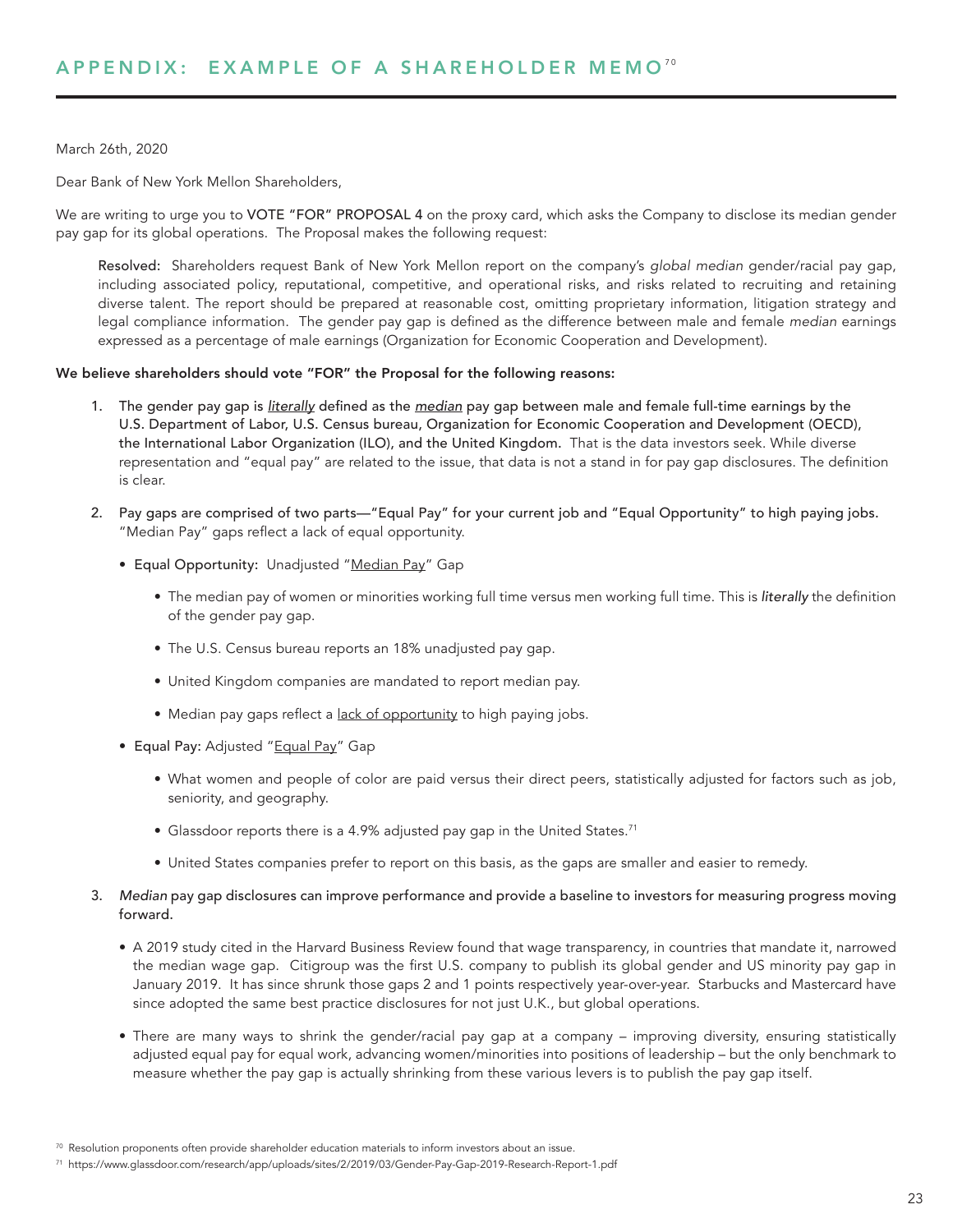### Board Opposition Statement

### The Board recognizes the need to close the median pay gap, but won't provide the disclosure

In its opposition statement, the Board both argues against disclosure of its median gender pay gap, while also acknowledging it has a problem by stating: "we will continue to devote our resources to close the current median pay gap both by creating a more balanced workforce and by ensuring that our employees receive equal pay for equal work." The question is – why aren't investors given the transparent pay gap disclosures United Kingdom investors are afforded, when the act of disclosure has been shown to improve performance?

### The Board is willing to provide equal pay data, but not equal opportunity data by publishing its median gap

The Board conflates fair pay for a given job, otherwise known as "equal pay for equal work," with a transparent disclosure of how money is allocated across the organization to men and women, minorities and non-minorities. In its U.K. gender pay gap reporting, the company states the difference between "equal pay" and the "gender pay gap" – also known as "median pay":

"Measuring a gender pay gap is not the same as measuring equal pay. Equal pay means being paid the same for the same/ similar work." – Bank of New York Mellon<sup>72</sup>

### The Board conflates median gender pay gap disclosures with simple representation disclosures

While representation disclosures are welcomed, they are not a substitute for gender pay gap reporting.

### Median pay gap data is a widely used metric and one the company already complies with in the U.K.

As stated above, major U.S. and international organizations already utilize median pay gap data as a key data point. The Board recommends against disclosure because median pay gaps are "not a common metric for pay equity comparisons in the United States." – that is exactly the point of the resolution – it is a useful and widely used international metric that can benefit company diversity and pay equity efforts and needs to become common in the U.S. The company itself and all of its peers with United Kingdom operations are already disclosing median pay gaps in that country due to a government mandate. U.S. investors should be given the same information. Peers including Citigroup and Mastercard are already adopting that best practice disclosure.

### Conclusion

For all the reasons provided above, we strongly urge you to support the Proposal. Pay transparency has been shown to narrow pay gaps and improve the diversity of companies that disclose them, which we believe is in the long-term best interest of shareholders.

Sincerely,

Natasha Lamb

Arjuna Capital

This is not a solicitation of authority to vote your proxy. Please DO NOT send us your proxy card. Arjuna Capital is not able to vote your proxies, nor does this communication contemplate such an event. The proponent urges shareholders to vote for Proxy Item 4 following the instruction provided on the management's proxy mailing.

The views expressed are those of the authors and Arjuna Capital as of the date referenced and is subject to change at any time based on market or other conditions. These views are not intended to be a forecast of future events or a guarantee of future results. These views may not be relied upon as investment advice. The information provided in this material should not be considered a recommendation to buy or sell any of the securities mentioned. It should not be assumed that investments in such securities have been or will be profitable. This piece is for informational purposes and should not be construed as a research report.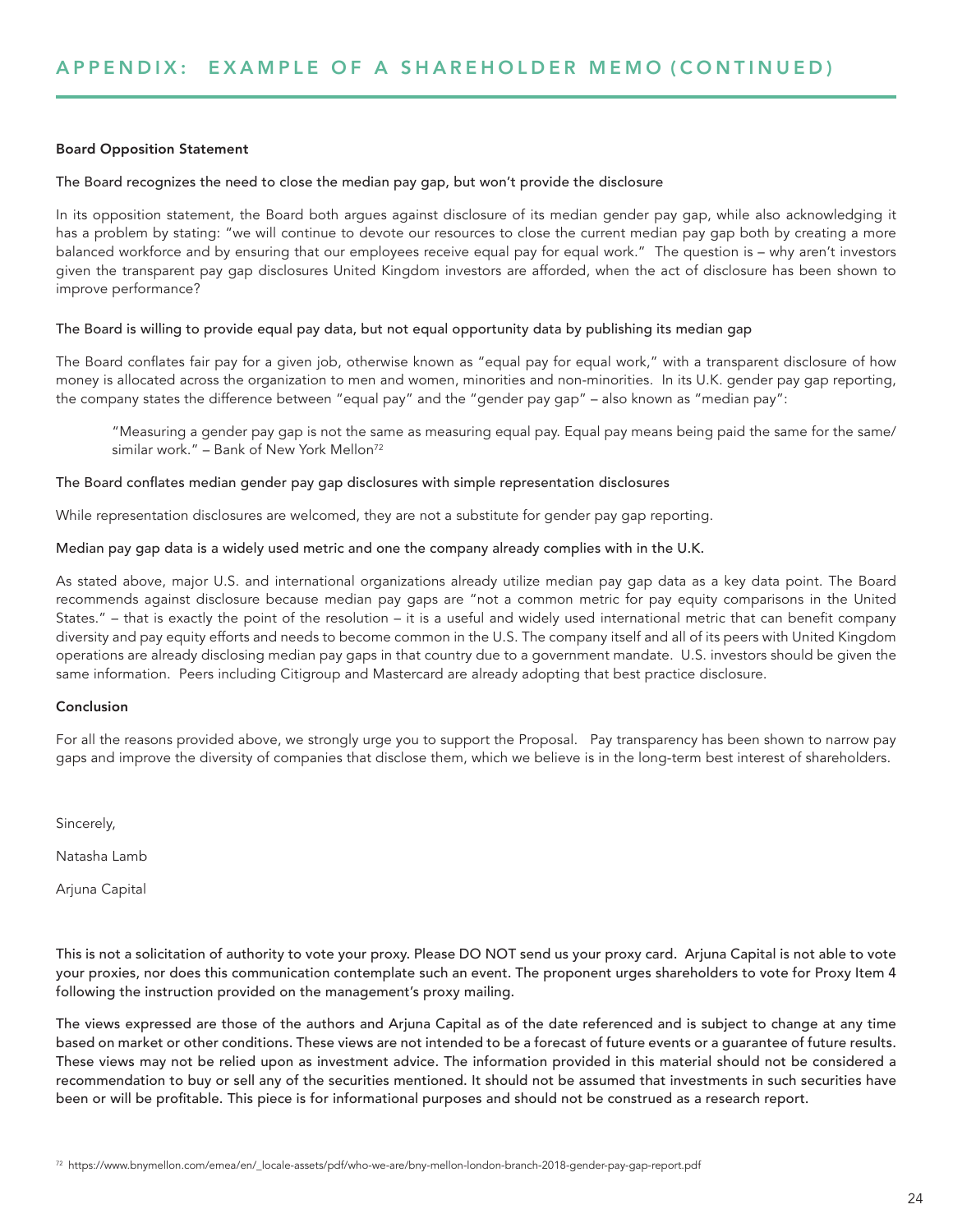https://gender-pay-gap.service.gov.uk/Viewing/download https://newsroom.mastercard.com/2020/02/28/our-shared-success-black-history-month-beyond/; https://newsroom.mastercard.com/2020/03/02/forwomen-for-everyone-mastercards-commitment-to-gender-balance/ https://blog.citigroup.com/2021/01/citis-latest-update-on-global-pay-equity/; https://www.citigroup.com/citi/about/data/uk\_gender\_pay\_gap\_ report\_2019.pdf?ieNocache=116 https://newsroom.mastercard.com/2020/03/02/for-women-for-everyone-mastercards-commitment-to-gender-balance/ https://www.bnymellon.com/us/en/about-us/newsroom/company-news/pay-equity-at-bny-mellon.html https://www.progressive.com/about/diversity-and-inclusion/ https://www.americanexpress.com/content/dam/amex/us/company/Our-Commitment-to-Pay-Equity.pdf; https://www.americanexpress.com/content/ dam/amex/uk/legal/Amex\_Gender\_Pay\_Report\_2020.pdf https://www.jpmorgan.com/disclosures/gender-pay-gap-uk/2019-gender-pay-gap-uk; https://www.jpmorganchase.com/content/dam/jpmc/jpmorganchase-and-co/investor-relations/documents/proxy-statement2020.pdf https://www.rgare.com/investors/governance https://www.corporatereport.com/discover/2019/crr/diversity/

https://about.bankofamerica.com/annualmeeting/static/media/BAC\_Human\_Capital\_Management\_Report.0f8f7dd6.pdf; https://about.bankofamerica. com/assets/pdf/gender-pay-gap.pdf

https://www08.wellsfargomedia.com/assets/pdf/about/investor-relations/annual-reports/2020-proxy-statement.pdf

https://www.lfg.com/wcs-static/pdf/Gender%20Pay%20Equity.pdf

https://www.citizensbank.com/diversity-and-inclusion/pay-equity.aspx

https://www.key.com/about/diversity/pay-equity-commitment.jsp

https://www.goldmansachs.com/our-firm/people-and-culture/gender-pay-gap/

https://www.mmc.com/content/dam/mmc-web/v2/esg/Pay%20Equity%20Statement.pdf; https://www.marsh.com/uk/about-marsh/gender-pay-gap.html

https://www.metlife.com/content/dam/metlifecom/us/sustainability/pdf/data/policies-codes/MetLife\_Pay\_Equity\_Statement.pdf

https://www.ajg.com/uk/about-us/gender-pay-gap-reports/

https://www.adobe.com/diversity/parity/pay.html

https://www.apple.com/diversity/

http://csrreportbuilder.intel.com/pdfbuilder/pdfs/CSR-2019-20-Full-Report.pdf

https://investor.fb.com/Facebook-UK-Gender-Pay-Gap-Report--April-2019/

https://www.blog.google/inside-google/working-google/our-annual-pay-equity-review/

https://static.ebayinc.com/assets/Uploads/Documents/eBay-DI-2019-Report.pdf

http://www.ti.com/lit/ml/sszo050a/sszo050a.pdf

https://query.prod.cms.rt.microsoft.com/cms/api/am/binary/RE4H2f8; https://query.prod.cms.rt.microsoft.com/cms/api/am/binary/RE4DqgS

https://www8.hp.com/us/en/hp-information/about-hp/diversity/fair-and-equitable-pay.html

https://www.verizon.com/about/our-company/company-policies/commitment-to-pay-equity

https://s27.q4cdn.com/708721433/files/doc\_downloads/FINAL-FINAL-2019-PAY.pdf

https://www.qualcomm.com/media/documents/files/uk-gender-pay-gap-report.pdf

https://www.analog.com/media/en/Other/About-ADI/Sustainability/Diversity-and-Inclusion-Report.pdf

https://www.starbucks.com/responsibility/community/diversity-and-inclusion/aspirations; https://stories.starbucks.com/press/2019/starbucks-equity-andinclusion-timeline/

https://purpose-cms-preprod01.s3.amazonaws.com/wp-content/uploads/2021/03/10200618/FY20-NIKE-Inc.-Impact-Report.pdf

https://www.aboutamazon.com/working-at-amazon/diversity-and-inclusion/our-workforce-data

https://www.costco.com/sustainability-employees.html

https://sec.report/Document/0001047469-20-001480/

http://serve360.marriott.com/wp-content/uploads/2019/04/UK\_Gender\_Pay\_Gap\_Report\_2019-Final-1.pdf

https://www.mcdonalds.com/content/dam/uk/pdf/reports/Gender-Pay-Gap-Report-Published-2018.pdf

https://gender-pay-gap.service.gov.uk/Employer/AV59NcZc/2019

https://www.tjx.com/responsibility/workplace/inclusion-and-diversity

https://www.colgatepalmolive.com/en-us/accelerating-change-in-diversity-equity-and-inclusion/overview

https://cdn.pfizer.com/pfizercom/2021-02/Pay%20Equity%20-%20Media%20Statement%2002%2025%2021%20FINAL.pdf?VersionId=1Wkr. rloGsGcFeOEDst8bRQAuLJnR5a6

https://www.cigna.com/about-us/corporate-responsibility/report/our-people/diversity-and-inclusion; https://www.cigna.co.uk/assets/docs/newsroom/2019-cigna-uk-gender-pay-report.pdf

https://www.biogen.com/en\_us/diversity-inclusion.html

https://gender-pay-gap.service.gov.uk/Employer/PlMgQdzK/2018

https://www.intuitive.com/en-us/-/media/Project/Intuitive-surgical/files/pdf/intuitive-pay-equity-statement-1058021. pdf?la=en&hash=3DCBB857EA94DE2402EF1FC378E449A0

https://www.davita.com/-/media/davita/project/kidneycare/pdf/corporate-governance/dva-pay-equity-disclosure-32119-final.ashx?la=en-us&hash=E5E 2F4F69620F3C0BB52FFE818ABCE6CD36BFA12

https://www.questdiagnostics.com/home/about/Diversity-Inclusion/Our-Commitment-to-a-Diverse-Workforce-and-Equitable-Compensation/